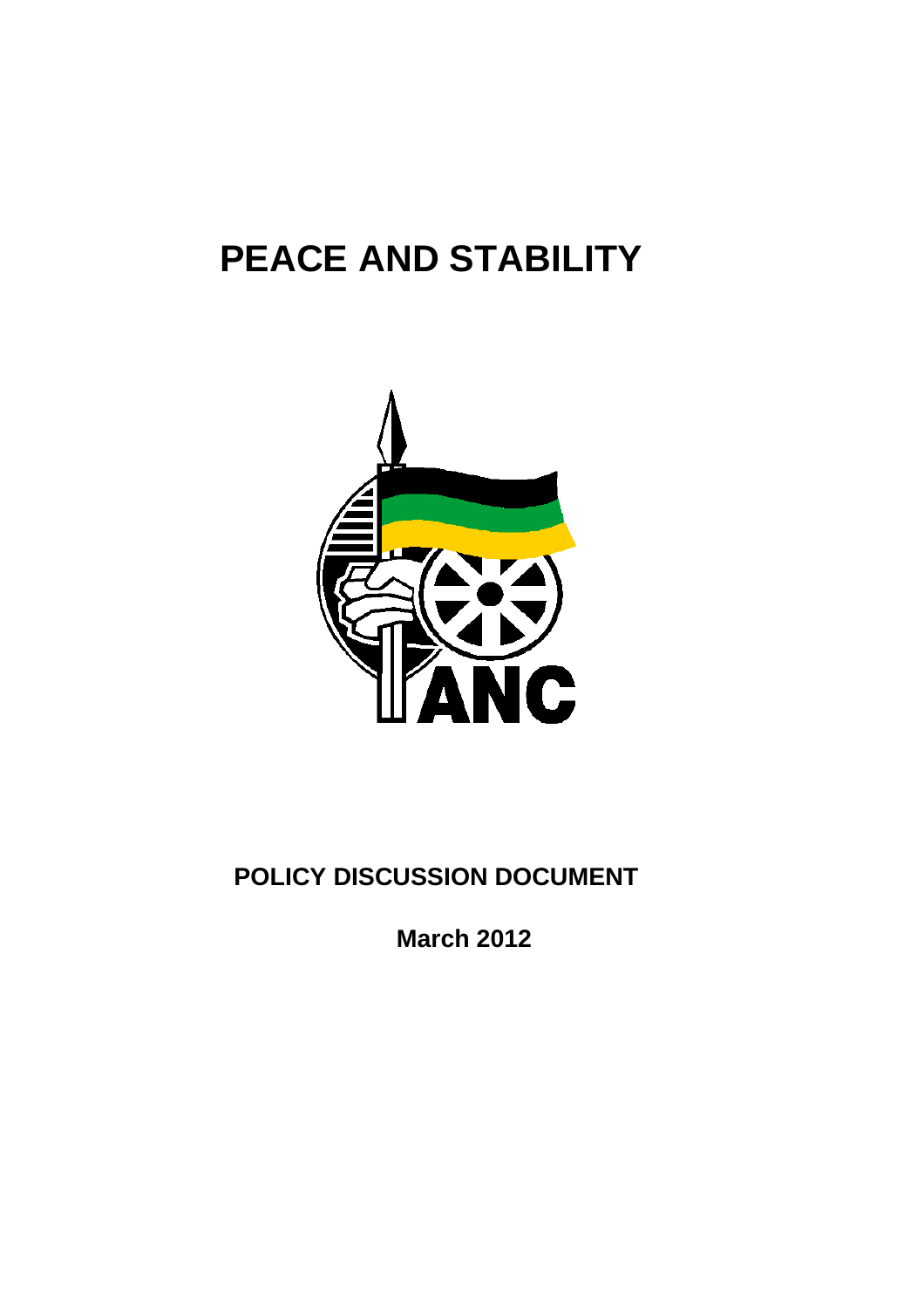#### **INTODUCTION**

The discussion document looks at reviewing and proposing new policy areas regarding Peace and Stability. It raises a number of critical issues, which warrant the attention of the African National Congress as we move towards the ANC Policy and  $53<sup>rd</sup>$  National Conference. The document will focus on policy proposals from:

- **A. Home Affairs- Positioning of Home Affairs to be the backbone of security , service delivery and the developmental state**
- **B. Justice- Transformation of the Courts and Judiciary**
- **C. Police Single Police service**

# **A: Home Affairs**

# **POSITIONING HOME AFFAIRS TO BE THE BACKBONE OF SECURITY, SERVICE DELIVERY AND THE DEVELOPMENTAL STATE**

#### **Introduction**

Under the Apartheid regime, with its Bantustan offspring, the main objective of the department of Home Affairs was to control black people and deny them their citizenship, identity, dignity and freedom of movement among other injustices. What this paper speaks to is the role Home Affairs should play in achieving the goals set out in the Strategy & Tactics document adopted in 2007 ANC National Conference in Polokwane. That document affirmed that "in broad terms, the National Democratic Revolution (NDR) seeks to ensure that every South African, especially the poor, experience an improving quality of life. It seeks to build a Developmental State shaped by the history and socio-economic dynamics of South African society"

Home Affairs plays a decisive role as the backbone of the developmental state and is central to enabling security and service delivery. It plays a crucial role in enabling all South Africans to proudly claim their citizenship, their identity and dignity. For this to happen, the transformation of Home Affairs must be driven forward and the department must balance its security and service delivery functions and develop close ties with communities.

Any functioning state is made up of individuals. A crucial element in defining the status, position, participation and recognition of individuals is the question of identity. All modern social systems in health, education, welfare, security, employment, banking etc. are dependent on identities being welldefined and secure. A developmental state is unable to meet its essential goals without a detailed and secure identification system that incorporates both citizens and non-citizens who live, work and/or study within its borders. The identification system is crucial to a range of social, economic and cultural activities, and ensures that a state is empowered to organize itself, plan for the future and protect its citizens.

Another mandate given to Home Affairs is to regulate and facilitate immigration and to enforce the immigration act. No person can legally enter South Africa unless cleared by an immigration official, whether they seek to enter by land, sea or air. Within this mandate is the regulation of asylum

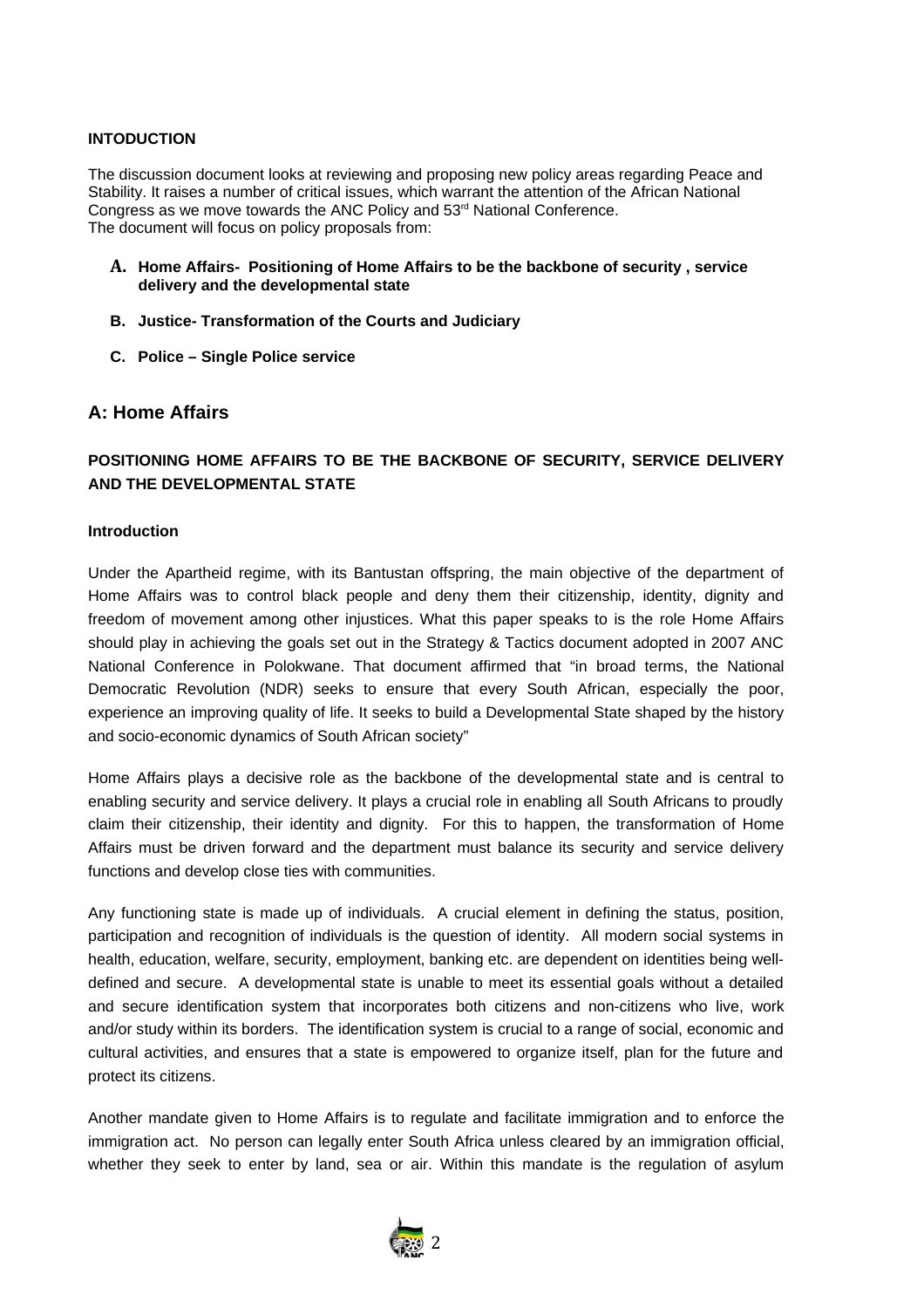seekers and the granting of refugee status in terms of international protocols South Africa is signatory to.

Immigration impacts strongly on our security, economic, social and cultural development. The creation of decent work depends on trade and tourism and the flow of skills and knowledge, all of which is impossible without the movement of people. A better and safer life for all South Africans is only possible if we are integrated into the global community and if we develop together with our region. The ANC and the mass of our people have always stood against racism and embraced internationalism and a sense of belonging to humanity. At the same time, we must be ever vigilant and defend our state, our people and our independence. A well-managed immigration system is therefore crucial in achieving our national objectives.

# **Establishing a National Identity System**

Home Affairs is the backbone of national security, service delivery and development because it is the custodian of the unique identity of all citizens and documented foreigners residing in South Africa.

A national identity database enables any state to achieve these goals if it meets certain criteria. The population register must be comprehensive, accurate and secure. Births and deaths and any other changes must be recorded. Secondly, to secure a population register babies must be registered within 30 days of birth. Thirdly, all citizens should apply for and receive their IDs at age 16 and then they must take care of that ID to prevent identity theft and fraud.

The law in South Africa requires that newborns be registered within 30 days of birth. However, just over 50% of parents still take a year to register their children and sometimes even longer. Another problems is that orphans and other children who are vulnerable are sometimes not registered, making it difficult for them to claim their citizenship later on. Late registration of birth opens the way for fraud and leads to an insecure and inaccurate national identity database.

Registration of newborns within 30 days has been the central theme of the National Population Registration Campaign which the (Department of Home Affairs (DHA) has been running since March 2010. One aim of the campaign is to make the need for early birth registration part of the national consciousness and civic responsibility of all South Africans. In order to assist citizens register children, Home Affairs has established service points in 221 hospitals where online registration can take place. All ANC members and branches, especially the Youth and Women's Leagues, should actively assist in making sure that all babies are registered within 30 days of birth.

Stakeholder Forums have been launched in over 250 municipalities over the last 3 years bringing together communities, local government, provinces and national departments. These forums monitor the local offices of Home Affairs, help detect and solve problems and fight corruption. They ensure that even the most vulnerable persons get access to Home Affairs services and that the key messages around the NPR campaign get filtered to grassroots level.

Home Affairs, assisted by Stakeholder Forums, will intensify the work of educating and enforcing the law on registration of births. We must work towards narrowing the stream of late registrations of birth, which is open to abuse and the fraudulent acquisition of South African identity and citizenship. One of the measures the Department will implement is the removal of the function of late registration of birth from local offices to the head office. The broader context is that the acquisition of permanent

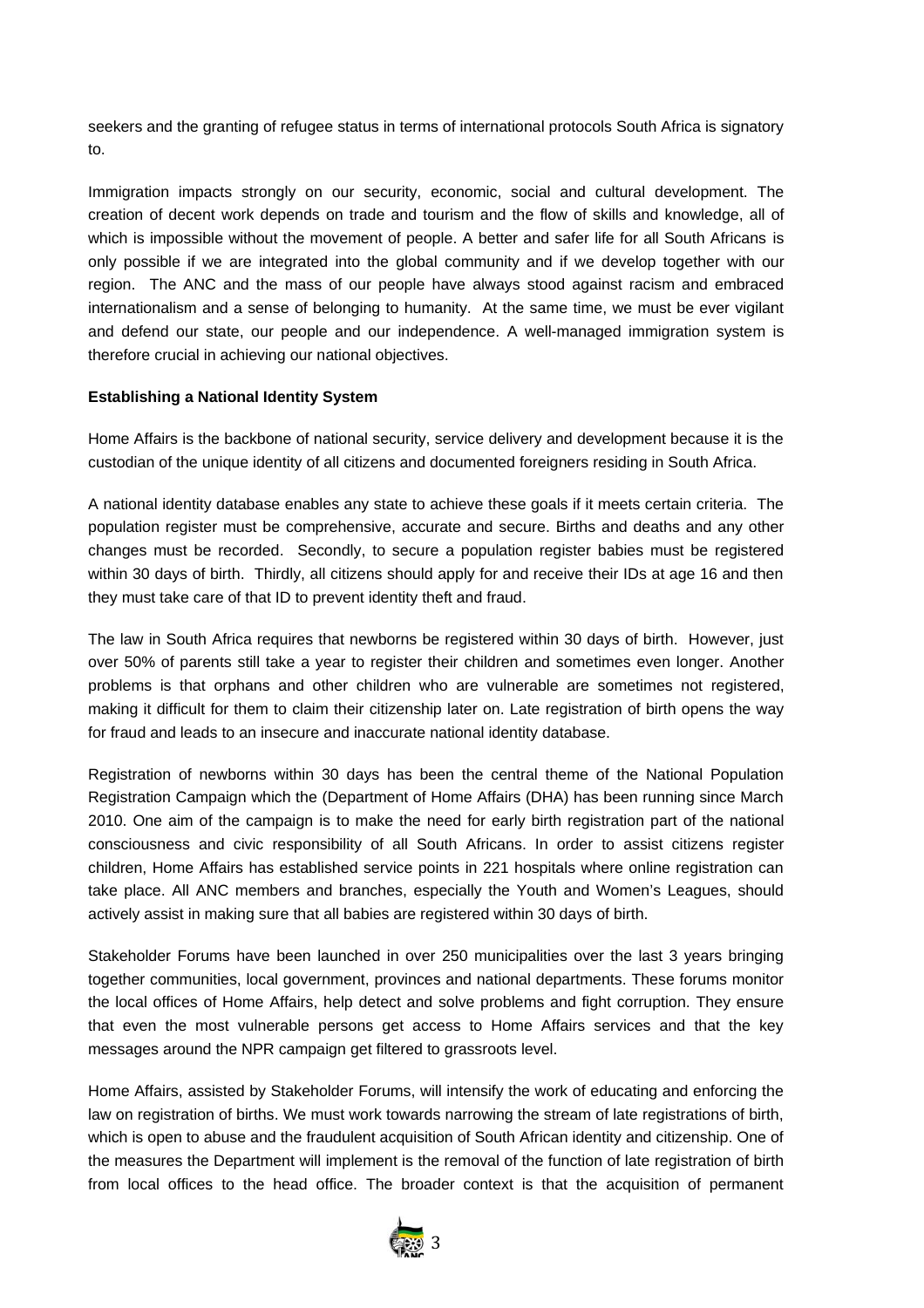residence and citizenship by foreigners in general should manage in a way that ensures national security and public safety is not compromised; and the achievement of development goals advanced.

At the registration of birth a unique ID number is generated against an individual's biographical details. Another major threat to the NPR comes from citizens who are 16 years or older, but have not yet applied for an ID. Failure to apply for and collect an ID book at the age of 16 creates opportunities for unscrupulous officials of DHA to access these documents and sell them on to individuals or organized syndicates who do massive damage to our economy and may even commit acts of terror and sabotage. Once again, responsible citizenship is called for and South Africans who have attained the age of 16 must apply for and collect their identity documents. The aspect of abuse and fraudulent acquisition of SA identity/citizenship is made worse when citizens who having applied for ID books do not collect them at DHA offices. These uncollected IDs pose a threat to our collective security. Home Affairs has been using education and outreach campaigns to deal with this issue.

The Department of Home Affairs intends to establish a single **National Identity System** that includes every citizen and foreigner who lives or has lived in South Africa, whatever their status. The system must be secured through the use of biometrics, including digital photographs, fingerprints and signatures. The system and related processes will be designed to ensure that the status of persons cannot be fraudulently changed; and a secure register of citizens will be a key component of the system.

Combined with the live capture of biometrics and smart card technology, a National Identity System would be the backbone of *e-government* and can make service delivery more efficient, accessible, transparent, secure and cost effective. It will also be a powerful instrument for combatting domestic and international crime, fraud and corruption. Several government departments and recently banks are already linking to the Home Affairs National Identification system (HANIS) to verify identity and reduce fraud.

# **The secure and effective management of immigration**

While immigration is about the enforcement of laws, rules and regulations; it is of critical and of strategic importance that it be anchored and aligned to the promotion of economic development, jobs creation and trade investments in South Africa, within the SADC Region, the African continent and the rest of the world. It is a well-accepted fact that South Africa cannot survive as a small rich enclave surrounded by a sea of poverty and severe under development. We need to build South Africa in a better Africa and in a better world.

It is in the interest of South Africa that it should not abdicate its international obligations and its humanist approach. It is therefore imperative that a policy be developed that will seek to balance the need for economic, cultural and social development of the country against its security needs and the integrity of our state and society**.** Security must include the security of the country, communities and each one of us including the foreigners and immigrant communities who are part of South Africa. Social cohesion includes the integration of immigrant communities into South African life so as to enrich and grow our society.

South Africa has not been able to build sufficient capacity to manage immigration effectively by developing coherent immigration policies and legislation. South Africa, unlike most countries in the

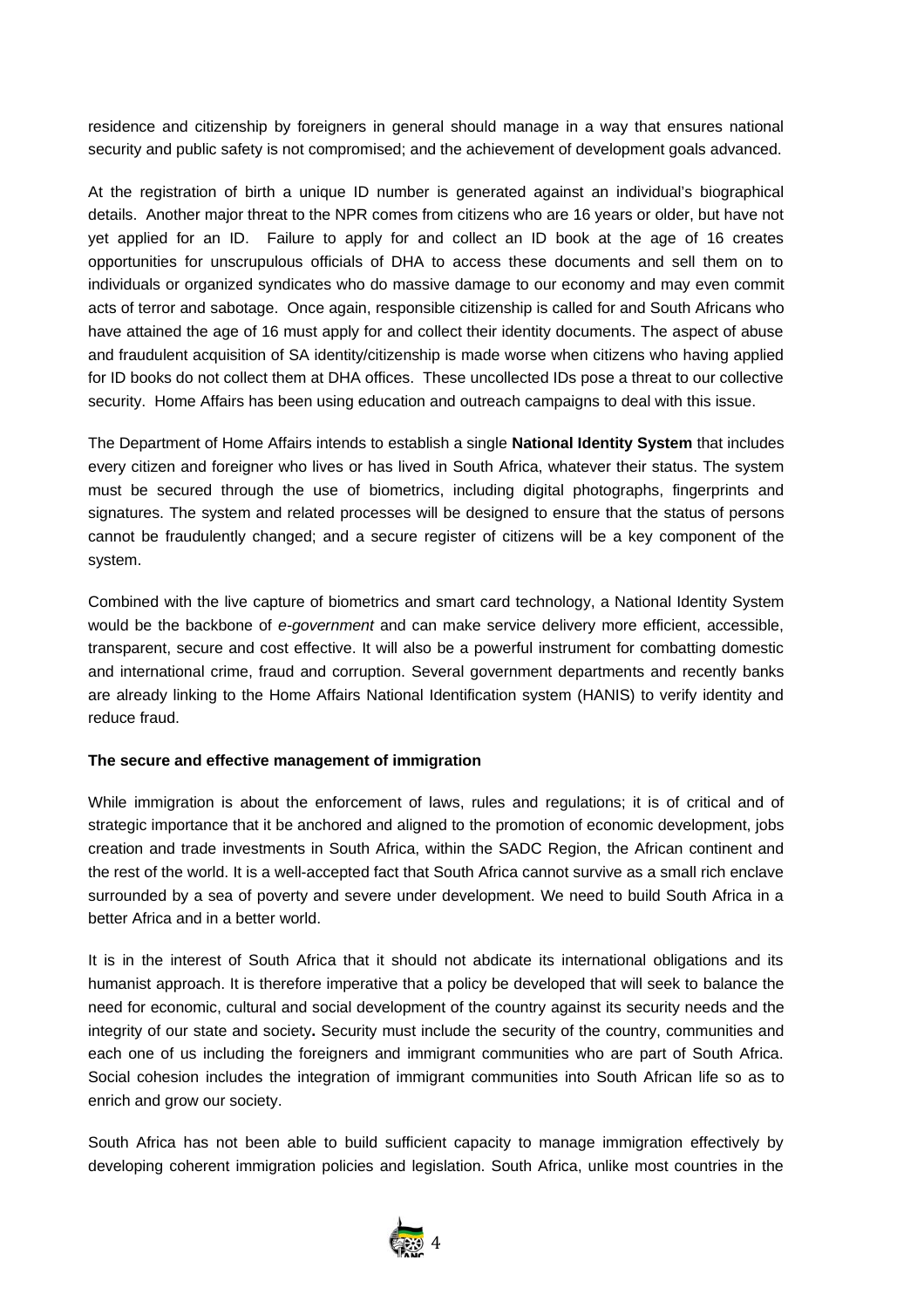region, adopted regional and international conventions without reservations, thus missing an opportunity to adapt them to meet the challenges confronting the state; and to governmental development goals. The management of migration has been largely based on legislative compliance and has failed to take into consideration dynamic changes such as the growth in transnational crime and new migration flows. Immigration needs to be managed holistically and proactively in order to be secure and effective. A major reason for the failure to manage immigration securely and effectively was the failure tin 1994 to realise that the Home Affairs is a highly strategic security department. Instead, it was placed under the executive authority of a minister from an opposition party.

#### **Managing Asylum Seekers**

South Africa is signatory to the Geneva and AU conventions on asylum seekers and refugees. A refugee is someone who is persecuted or has a well-founded fear of persecution that forces him or her to seek refuge in another state. This means finding a secure, efficient and humane way to adjudicate the claims made by asylum seekers before granting them refugee status. Currently SA receives large numbers of asylum seekers every year, most from SADC and the rest of Africa and a smaller but very visible number from as far as Bangladesh and China,. Most applicants do not produce any form of documentation which makes verifying identities and adjudicating claims difficult.

The main challenge currently is that over 95% of those claiming asylum in SA are not genuine asylum seekers but rather looking for work or business opportunities. South Africa has a noencampment policy and asylum seekers are allowed to earn a living while awaiting adjudication of their applications, which with appeals that can take many months. While awaiting the outcome of their applications, many applicants endeavor to regularize their stay through other means e.g. marriage to South Africans which are often fraudulent, fraudulent late registration of birth and being the biological parent of South African children.

A combination of large numbers of asylum seekers, gaps in the law, weak systems and corruption has led to widespread abuse of an overloaded system by criminal syndicates who smuggle and traffic people from as far as the Horn of Africa and Asia. This has led to widespread corruption and social and security problems. These asylum seekers are often subject to abuse, super-exploitation and forced recruitment by organised crime.

In response to this situation, Home Affairs has made some improvements to the asylum system and amended the Refugee Act. For instance, work and study permits with limitations will have to be applied for under the immigration act. However, a number of additional steps need to be taken in order to manage the process effectively and minimize the risk to national security and stability. In this regard, the following policy is proposed with regard to asylum seekers:

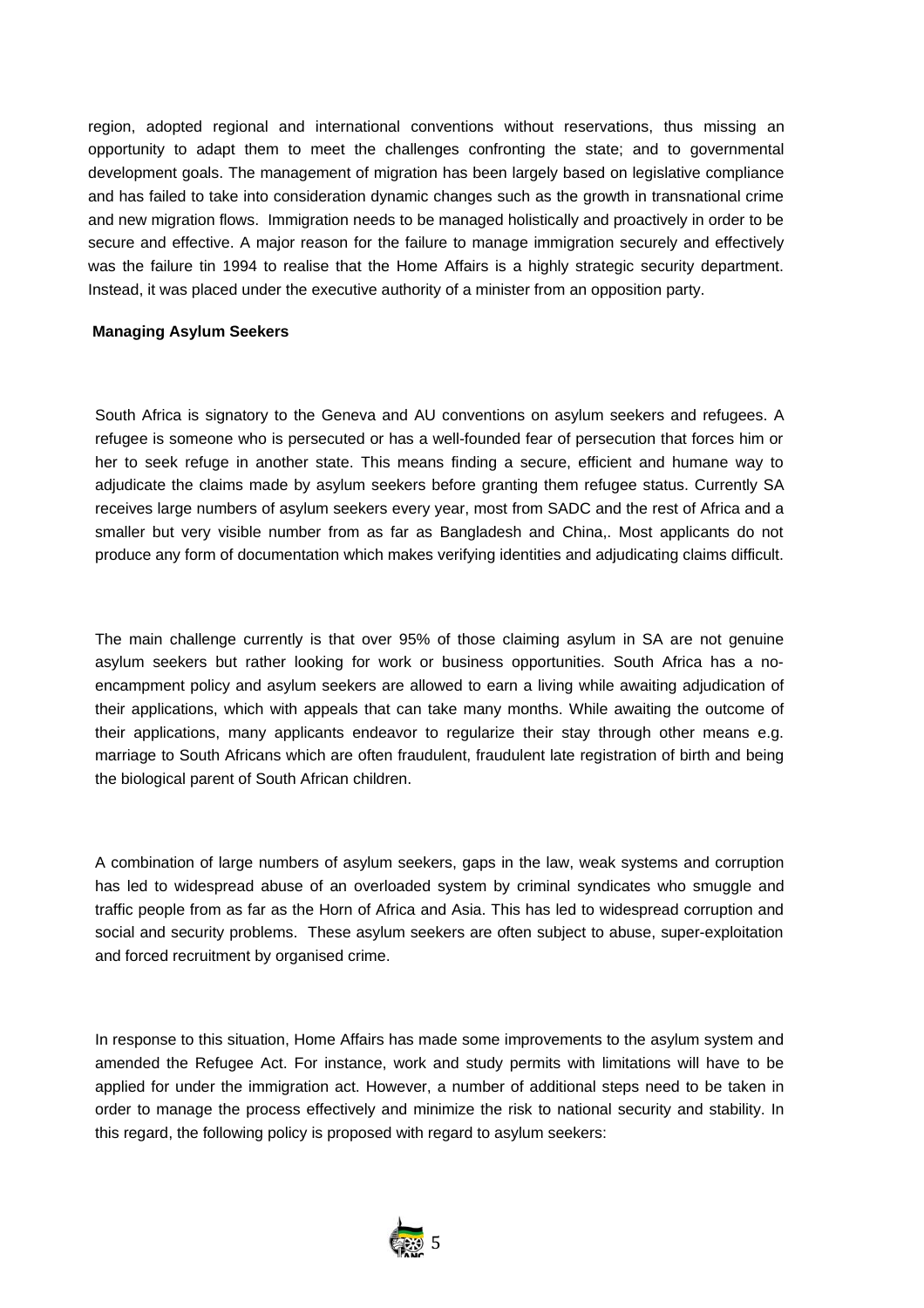- The acceleration of adjudication of applications especially manifestly unfounded applications.
- The current policy of non-encampment should continue as international experience is that permanent camps bring their own serious risks and challenges. However, instead of the current weak controls, South Africa must implement a risk-based approach. Those asylum seekers who present a high risk must be accommodated in a secure facility, until their status has been determined. The low risk asylum seekers will be processed while they are assisted by various organisations.
- An important consideration will be receiving assurances that the whereabouts of the asylum seeker must be known. A monitoring system will be established to ensure that the whereabouts of asylum seekers and their situation is known.
- South Africa must take robust steps to be able to refuse asylum to asylum seekers who have transited through one or more safe countries. Building appropriate relationships with other such countries, which are also signatories to the conventions on refugees and in particular our neighbours, is key to resolving this problem. The UN Conventions on asylum seekers provide for the  $1<sup>st</sup>$  Country Rule which states that an asylum seeker should seek refuge in the first safe country that he/she reaches. Accordingly South Africa should exercise its right to refuse granting refugee status to asylum seekers who have travelled through safe countries; or who already have refugee status in another country unless prescribed procedures are followed.
- Currently asylum seekers and refugees are able eventually to acquire citizenship through marriage or other means that allow them to eventually apply for permanent residence, which can lead to obtaining citizenship through naturalisation. Such changes of status by asylum seekers and refugees should be made under the Immigration act with necessary amendments made to address any loopholes in that act.
- One of the ways asylum seekers currently earn a living is to rent or manage retail outlets such as "Spaza" shops. Strengthening and proper enforcement of municipal by-laws would control and regulate such activities. Ideally, municipalities should know who lives and works and runs businesses in their area as well their status.
- In many townships and rural areas some asylum seekers have been involved in informal trading – an activity that might contravene municipal by-laws and should not be legal under the Refugees act given that asylum seekers are persons whose status has not been determined. This informal trading is mainly in the form of hiring *Spaza* shops and houses from South African. Non-South Africans should not be allowed to buy or run *Spaza* shops or larger businesses without having to comply with certain legislated prescripts. By-laws need to be strengthened in this regard. Should a regulatory framework for small and larger businesses be developed in terms of municipal by-laws and provincial and national legislation? This would have to be done in a way that does impacts positively rather than negatively on the informal economic sector. Should bylaws apply equally to both asylum seekers and citizens?

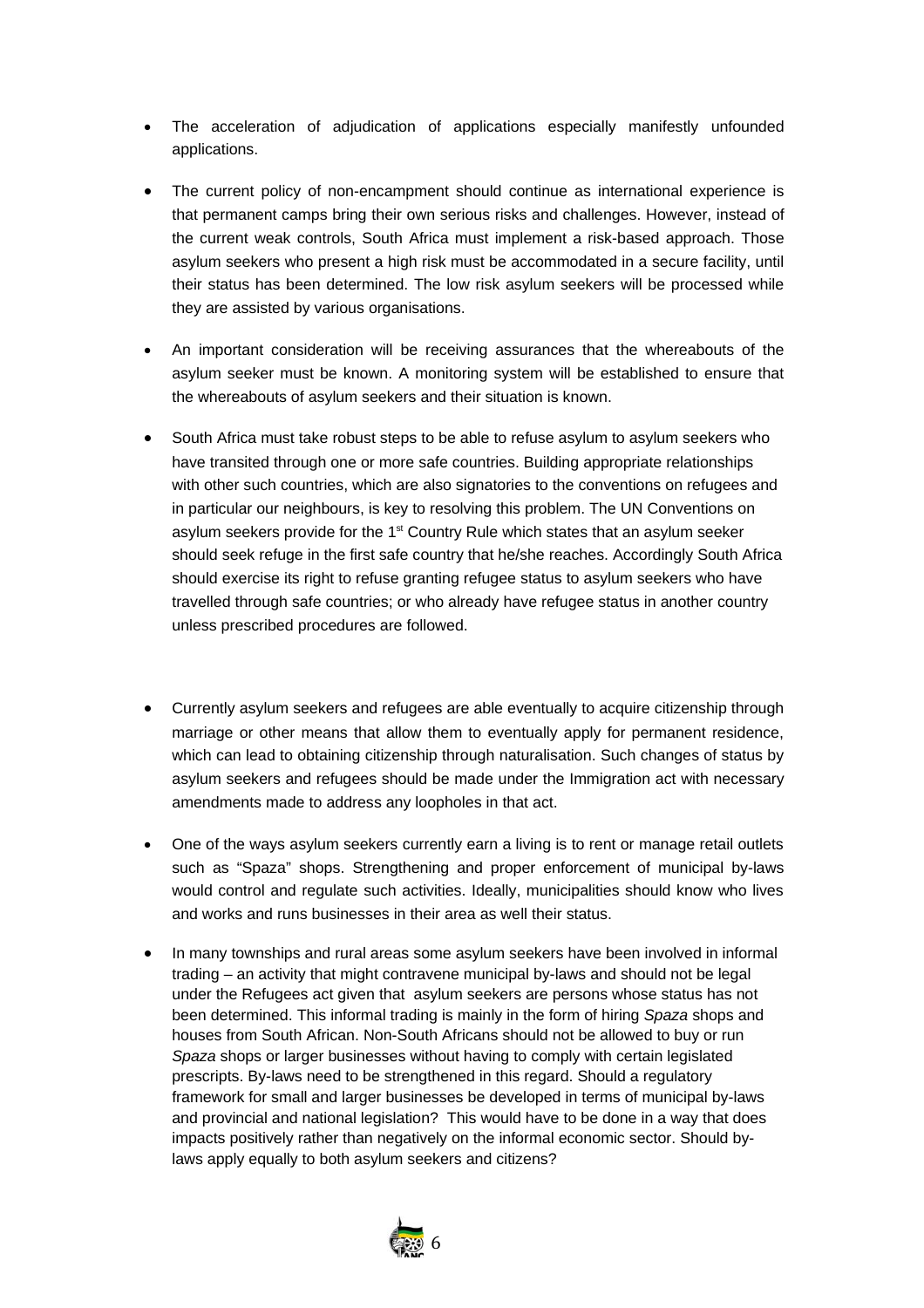- In respect of both asylum seekers and refugees, the respective responsibilities and roles of relevant departments in all three spheres of government must be made clear and embedded in Acts, regulations or formal agreements as appropriate.
- Effective participation in the UNHCR's program on the resettlement of refugees to other countries would also be beneficial.
- It is not usual for a country to have Refugee Reception Centres right in the middle to the extent that South Africa has. Consequently the Department of Home Affairs has announced that to alleviate this problem it intends to move these reception centres and relocate them along the border. A discussion needs to ensue as to the support that is needed for Home Affairs to efficiently execute this regarding, among other issues, the acquisition of land and building.
- There is a tendency of some people who have already been granted refugee status including those who are still seeking for asylum to travel to their home countries for visits and come back to South Africa, consideration should be made to refuse these individuals re-entry into the country because not only are they flouting UN Convention but it is an ample display that they have nothing to fear in their home countries.

# **Managing economic migrants with lower levels of skills**

Most of the economic migrants who abuse the asylum seeker process come from the SADC region. One of the reasons is that current immigration legislation provides very few opportunities for migrants with lower level skills to apply for permits. The urgent challenge is to separate genuine asylum seekers from economic migrants to enable immigration to be managed in the interests of national and regional security and development.

There are three reasons why this policy gap must be addressed. Firstly, there are strong historical flows of labour between certain Southern African countries and South Africa. Historically, labour from various countries from Southern Africa contributed in building this wealth of this country. A second and related reason is that nowhere in the world should a country with a stronger economy than its neighbors totally exclude migrants from neighbouring countries seeking work. America has spent billions of dollars attempting to do this and has failed. Exclusion of low skilled migrants is nether possible or desirable. The third reason is that no country that wants to grow its economy should do so in isolation from its region. South Africa is committed to integrated regional development, which includes increasing managed flows of people, capital and knowledge across SADC borders. The following policy is therefore proposed.

• South Africa already is faced with the reality of low skilled immigrants being active in many economic sectors. In the light of this reality there is a need to ask whether low skilled immigrants should be allowed to work in SA provided cognizance is taken of the existing legislation, the labour market and any policy in this regard.

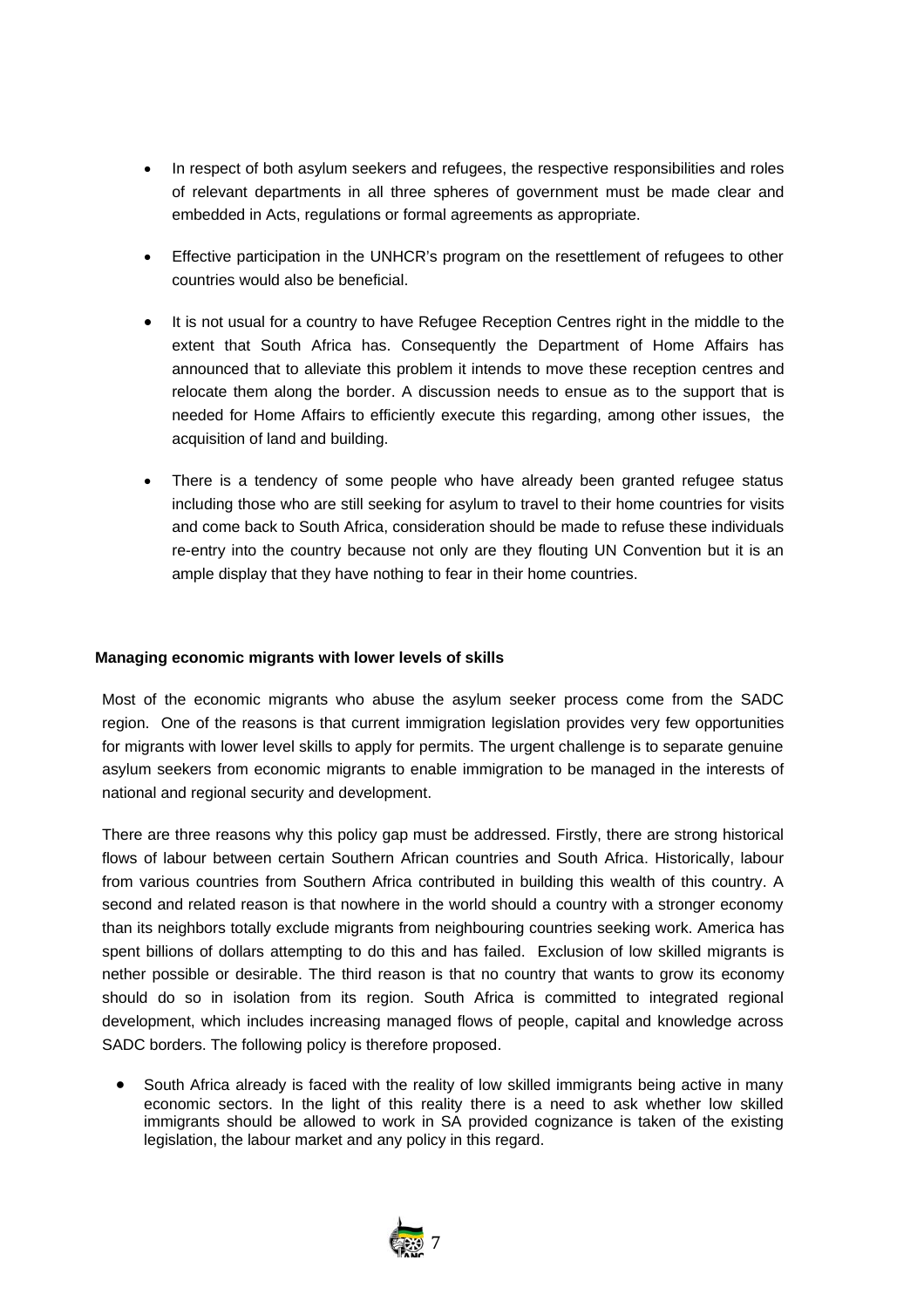- Should South Africa allow irregular economic migrants from SADC to work in the country in the light of the objective realities on the ground? In other words should we allow special dispensation for them within the present legislative framework? If so what should be the policy directives and if not how do we manage the influx of economic migration from these countries?
- Should migrants with lower level skills and amounts of capital from SADC countries be given work and business permits.
- The permits will be conditional on effective mechanisms being in place to ensure an acceptable degree of protection for local labour and commercial markets.
- The permits (in terms of number, type and conditions) will also be conditional upon bilateral agreements reached with each SADC country that participates. The strategy in this regard would be to support development; strengthen immigration systems; and jointly develop measures to strengthen security, ensure compliance and combat crime.
- A commitment to the above policy and strategy would mean that South Africa would have to capacitate the state to make it work with the support of key civil society stakeholders including labour and business. There would have to be investment at an institutional level to ensure management of the process and in establishing monitoring and research capacity. This is essential to ensure informed, co-ordinated, responsive, flexible and secure management of immigration in this context.

# **Maritime and other ports of entry**

No person can legally enter the Republic of South Africa without first being cleared by an Immigration Officer; and by Customs and Health and other Departments where required. In this regard, law enforcement and compliance are the responsibility of Home Affairs. Immigration Officers at sea ports must board each vessel in compliance with the Immigration Act to list, identify and document on the appropriate forms, all crew or other employed persons on board a vessel; all passengers carried by a vessel; and all infected, diseased or dead persons on board. This indicates that our border-lines and ports of entry need to be secured against a wide variety of risks and threats. At the same time, there should be efficient facilitation of persons through ports of entry to facilitate rather than disrupt economic, social and cultural activities.

In terms of capacity, training, systems and accommodation there are serious gaps in the ability of South Africa to secure our land, sea and air ports of entry. Sea ports and the maritime environment have been identified as the most urgent priority area and Home Affairs is playing a leading role in taking steps to mitigate the most serious risks. Short, medium and longer term measures being taken include closer cooperation between the many agencies involved; the deployment of additional Immigration Officers with appropriate training; and investment in infrastructure. The stakes are high, given the strategic importance of sea ports in terms of security and trade and investment linked to

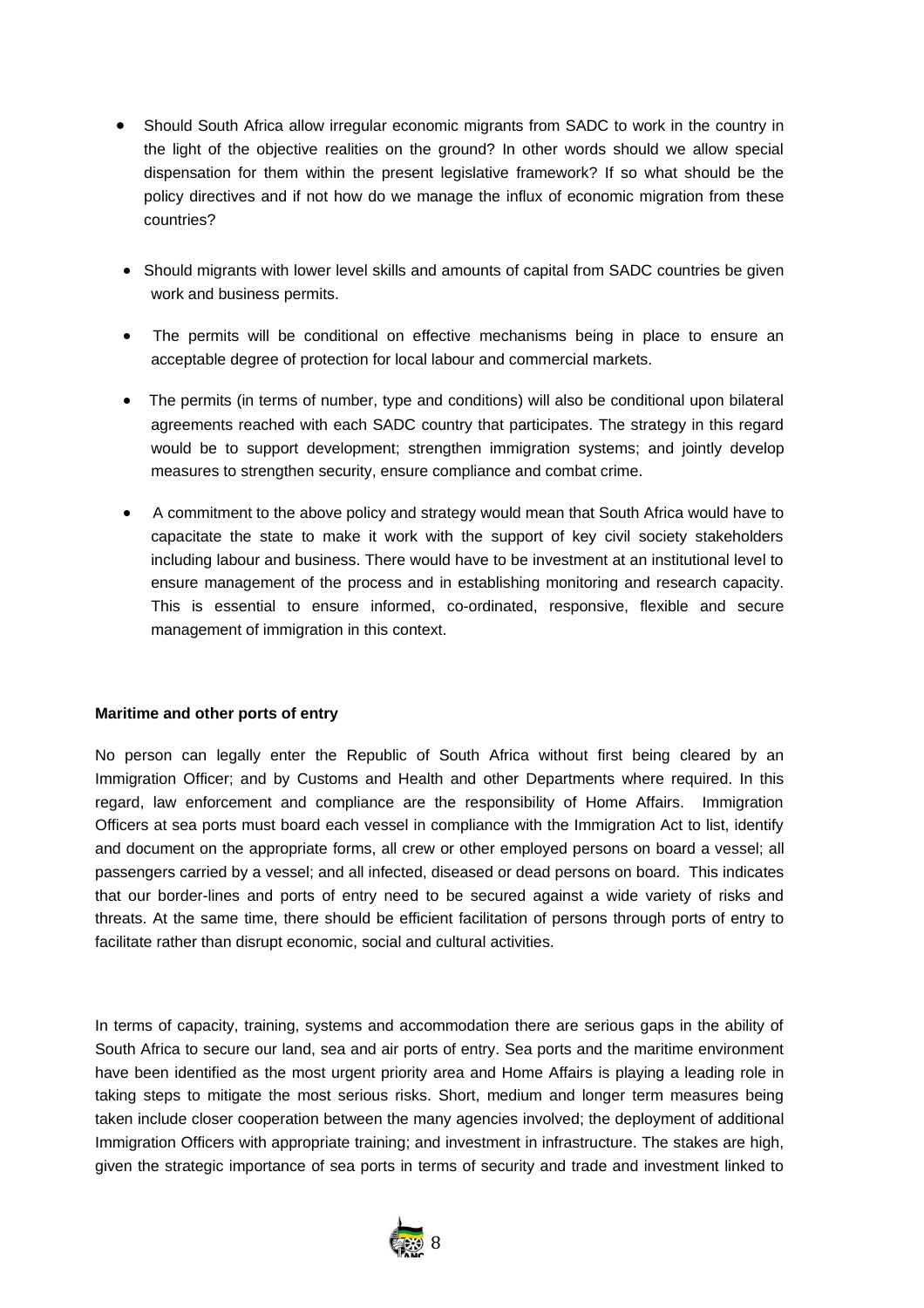job creation. The larger issues are dealt with below in the discussion of the border management agency.

#### **Documenting undocumented foreigners**

National security depends to a significant extent on the effective management of immigration. This begins with ensuring that all foreigners visiting or staying in South Africa are properly documented in terms of their identity, conditions of stay and the purpose of their visit or residence. It is also important to know where they are staying.

In 2010 Home Affairs launched a project to document Zimbabweans and over 275, 000 Zimbabweans came forward by the given deadline. The Department worked closely with the Zimbabwean government and Zimbabwean stakeholders. Documentation does not imply giving a foreigner the right to remain or extend their stay in South Africa. However, Zimbabweans who met certain conditions could apply for work, study or business permits. This was a strategic decision aimed at normalising relations with Zimbabwe and the situation in Zimbabwe. There will be further initiatives taken to document other populations of undocumented foreigners. The involvement of local and national stakeholders, including communities, is a crucial to success and ANC members and branches should give their support through relevant structures. Mature political leadership and sensitivity is needed to ensure the process is secure while also being humane and free of hostility against immigrants.

#### **Dual Citizenship**

The recent amendment to the Immigration Act (August 2011) requires that dual citizenship should only be allowed when both South Africa and the other country involved recognise dual citizenship. Given South Africa's history and situation it is not feasible to end the recognition of dual citizenship in all cases. The major issue is that divided loyalties can create security risks if the person with dual citizenship occupies positions in the state that impact on sovereignty and security. This is particularly so in relation to judges, MPs, members of the Executive and civil servants.

In the light of the above is there a need to review dual citizenship? There is a view that dual citizenship should be reviewed because it does result in split loyalties infringe on the country's security efforts. In reviewing dual citizenship there will be a need to take into consideration issues like how feasible will it be in removing the practice altogether does the present legislative and constitutional regime allow this? Will there be a need to instead review and propose that security clearance requirement be extended to Members of the Executive, Legislatures and the Judiciary as is the case in regard to senior managers within the public service.

There will be quite a number of foreigners who South Africa may want to honour. This may be due to their past, present and potential contribution in building the country that we need and as embodied in founding documents like the Freedom Charter and the Constitution. A discussion is required to determine whether it will be proper to have a special category of conferring citizenship taking into consideration special circumstances.

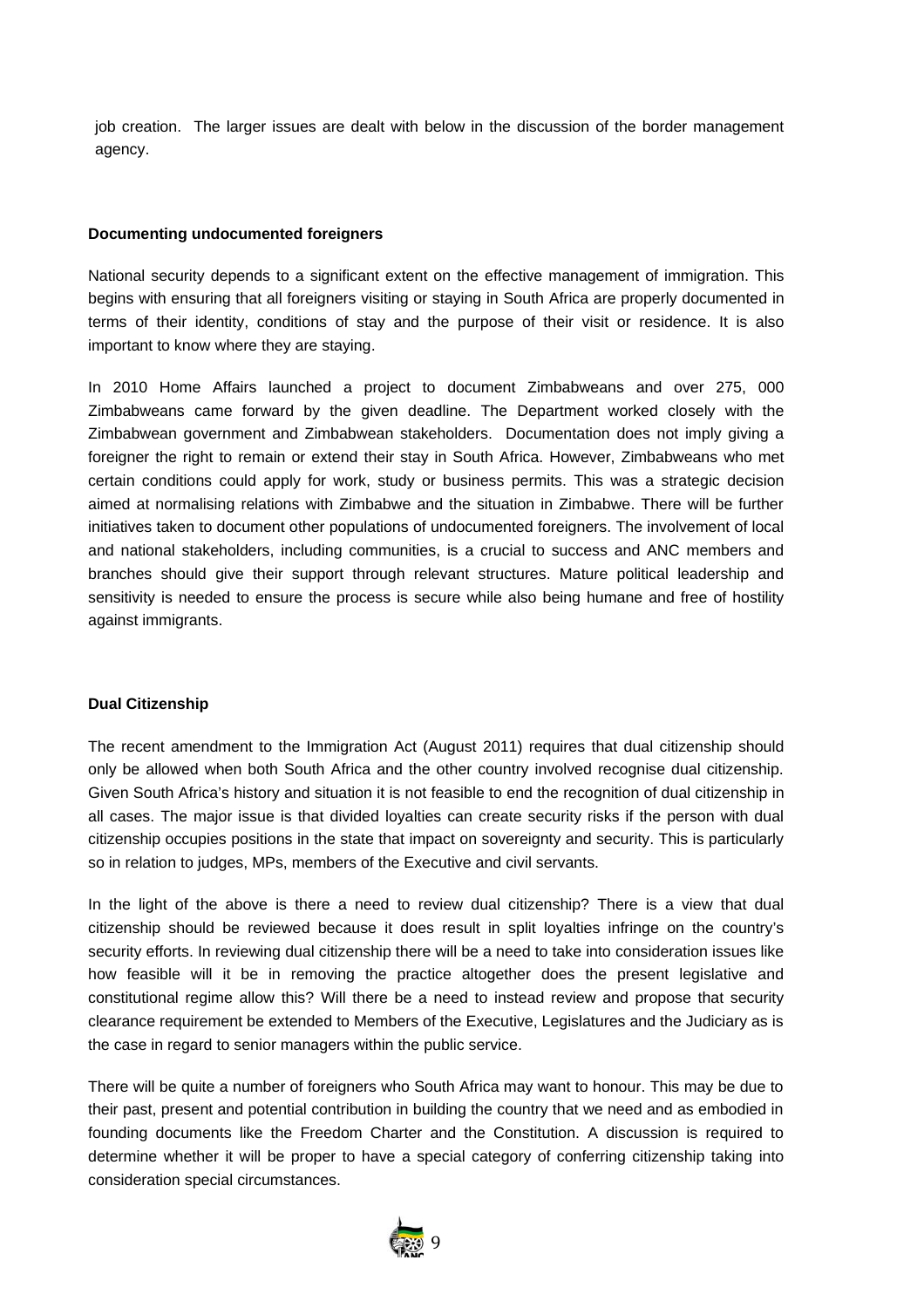# **Border Management Agency (BMA)**

Many countries have taken steps to ensure that there is integrated and effective management of the border environment. The pressure to do so comes from the rapid increase in the number of people and goods that cross borders and the need to manage the resulting risks and exploit the opportunities. The risks are multiplied by the rise in transnational crime, conflicts, food insecurity and global warming.

The border environment has a number of dimensions that must be understood. The most basic is the distinction between the borderline and the air, sea and land ports of entry that are the only legal crossing points. There is also an international dimension, starting with areas adjacent to borders in neigbouring countries and extending to a foreigner applying for a visa at a foreign mission abroad. A fourth dimension is enforcing immigration and other legislation in areas adjacent to the border and in the rest of the country.

The SANDF has been mandated to secure the border line. Home Affairs has an Inspectorate that is specifically charged with enforcing the Immigration Act, which works closely with SAPS, the State Security Agency (SSA), the SANDF and SARS. It is also responsible for deportations and maintains a holding facility. Home Affairs also clears people at ports of entry; runs the consulate sections at all foreign missions and issues visas and permits to foreigners and passports to South Africans. It is also responsible for managing asylum seekers and determining who receives refugee status. SAPS, SARS, the SSA Agriculture, Health, Transport and sea Port Authorities also have specific responsibilities with regard to clearing passengers, goods or conveyances and in ensuring security.

All Departments and agencies mentioned are involved in producing and analyzing information that enable risks to be assessed and decisions made, with the SSA, SANDF and SAPS providing intelligence. Key systems that are used at all these levels are the responsibility of Home Affairs: the Movement Control System (MCS); the National Population Register, linked to a database of fingerprint and photographs (HANIS); and the system for registering and processing asylum seekers and refugees. These are the systems that the Department of Home Affairs will be integrating into a National Identity System over the next two years.

All the functions mentioned above need to be strengthened and coordinated as part of managing immigration securely and effectively. This is particularly the case at ports of entry where some or all of these departments are physically present or are involved indirectly. The Justice Crime Prevention and Security (JCPS) cluster of departments has established various structures, such as the Border Control Coordinating Committee and the Joint Committee responsible for implementing security strategies and coordinating operations. Given its mandate, the Department of Home Affairs should

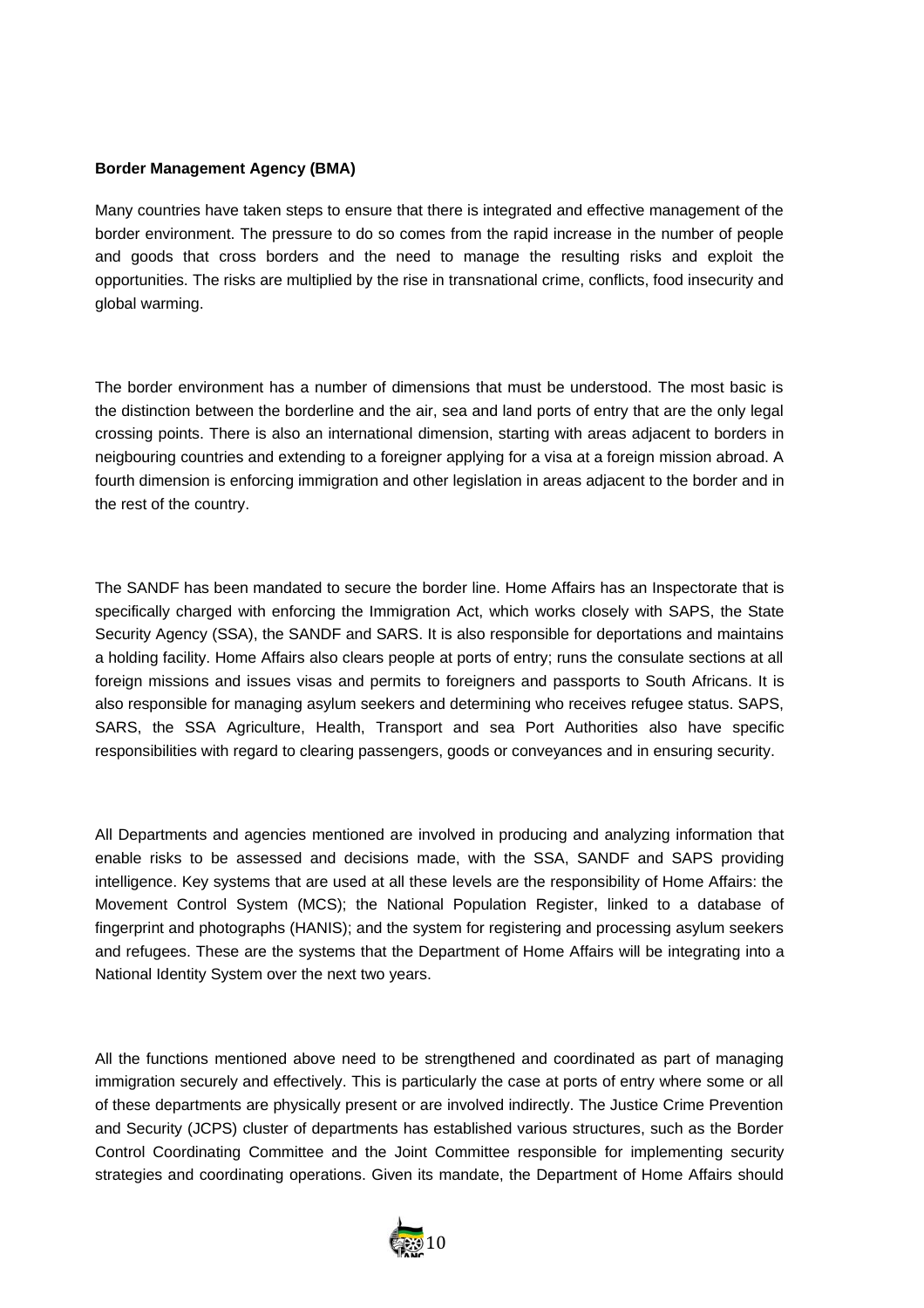have played a larger role in building and driving these structures but has not done so because of lack of capacity.

Given the challenges and the complex environment described above, the decision was correctly taken to establish a Border Management Agency (BMA), with the State Security Agency leading the process. The proposal being put forward is as follows.

- The DHA is a key element of national security as it is mandated to regulate and facilitate immigration and is custodian of the identity of all nationals and foreigners living in South Africa. Securing the border environment and facilitating the movement of persons must be an integral part of the holistic management of immigration in the interests of security and of development.
- As indicated above the State Security Agency is leading the process to establish of the BMA, there is for a discussion to further consider which department will ultimately be the lead in the coordination of the BMA once it is established. Whether this should require a separate policy document that should also be a subject of discussion. It is crucial that the BMA operates in an integrated way that links among others border security, the movement control system, the visa and permitting system, the role of foreign missions, the management of asylum seekers and refugees and immigration law enforcement.
- The structure and functions of the BMA should be defined within a clear policy and strategic framework that indicates the part it will play in achieving national security and development goals. Establishing a body without an agreed framework and without linking to Home Affairs systems and processes will result in fragmentation rather than integration.

# **Transformation of Home Affairs**

The vision of a transformed Home Affairs is one staffed by patriotic professionals who are fully committed to serving and protecting their people, caring and responsive, efficient, effective and people centered. As a security department, Home Affairs will contribute to achieving two overriding goals: national security and public safety. The Department must also be driven by the need to perform its service delivery functions securely and efficiently to every South African, including the most marginalized and remote. Every official must be aware and responsive to the needs of the people while maintaining a high level of vigilance with regard to national security and public safety. The National Identity System and immigration systems must be secure; and must be used to serve citizens and other clients and to achieve national development goals. To achieve this vision the Department of Home Affairs has taken a number of key steps, some of which are indicated below.

• A Learning Academy has been established and the first set of dedicated courses designed and accredited. Three hundred and fifty newly appointed Immigration Officials have been recruited from the SANDF and trained in a pilot project with the help of Cuban experts. Going forward, all staff will be reoriented in terms of security awareness and equipped with appropriate skills.

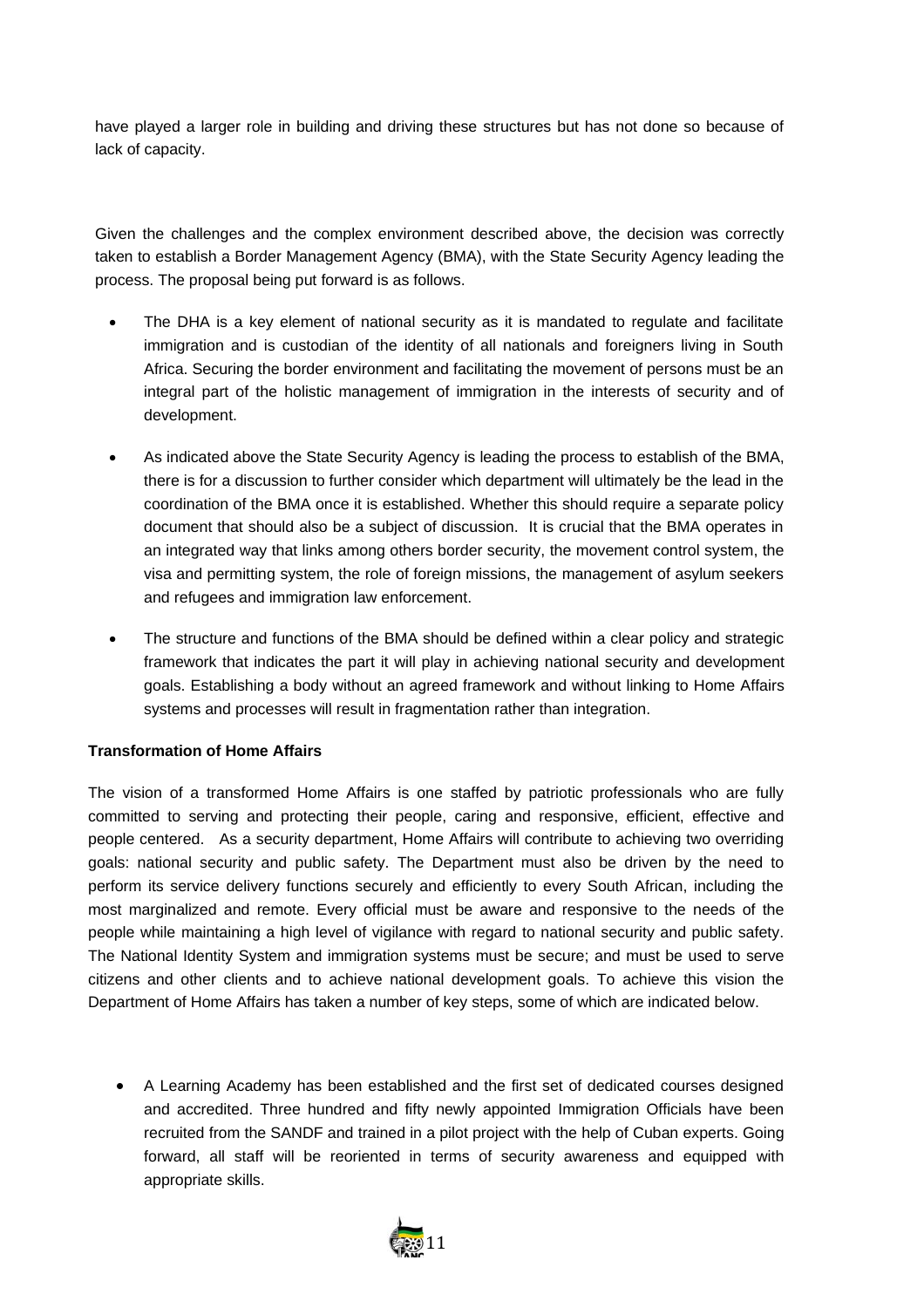- In 2012 the Department will launch a large scale Systems Modernisation programme, which will include establishing a National Identity System and piloting and then rolling out anew ID Smart Card.
- The Department has restructured so that it can work more closely with national, provincial and local spheres of government. A top priority is to strengthen the Home Affairs Stakeholder Forums and relationships with local government so that their role can be extended to support civic and immigration functions, especially in border areas.
- In its assessment Home Affairs has identified that one of the critical risks to the security of the National Population Register is birth registration process. Consequently the National Population Registration Campaign has as its objectives the mobilization of parents to register their children within 30 days of birth in line with the Act, eliminating the present process of late registration and making more secure and ensuring that citizens who are 16 and above do apply for identity books.
- Home Affairs in partnership with local government at all levels has established Stakeholder Forums as a key platform through which the targeted communities participation is enhanced and are able to assist in the implementation, evaluation and monitoring of the campaign and Home Affairs services. These Forums have been a most effective and dynamic form of community participation in particular as they relate to the transformation of the department. The Home Affairs Stakeholder Forums are focused on Home Affairs issues and thus should not replicate the work of other forums. The intention is to feed into and work with forums like the IGR Forums, Premiers Forums to mention a few.
- The department has through the National Population Registration Campaign made extensive use of its Mobile Offices which are made up of trucks and 4x4's enabled with satellite dishes which have been deployed into rural areas and it is ramping up its campaign of connecting health institutions with maternity wards into the department's network system.
- Other strategic priorities include strengthening the capacity of the Department to manage and analyse information and conduct research, monitoring and evaluation. Steps will also be taken to build capacity to coordinate and liaise with other departments, especially within the JCPS cluster, and to work internationally to strengthen the management of immigration, especially within SADC.

# **B: JUDICARY**

# **1. INTRODUCTION**

1.1 It was one of the constitutional compromise reached at the Multi-party negotiations for a free South Africa that certain aspects relating to the transformation of the courts and the judiciary would not be part of the immediate transformation landscape that led to the establishment of the Parliament that represents all people of South Africa and the democratisation of government and other state institutions. The aspects that required the attention of Government immediately after the adoption of the Constitution include the following:

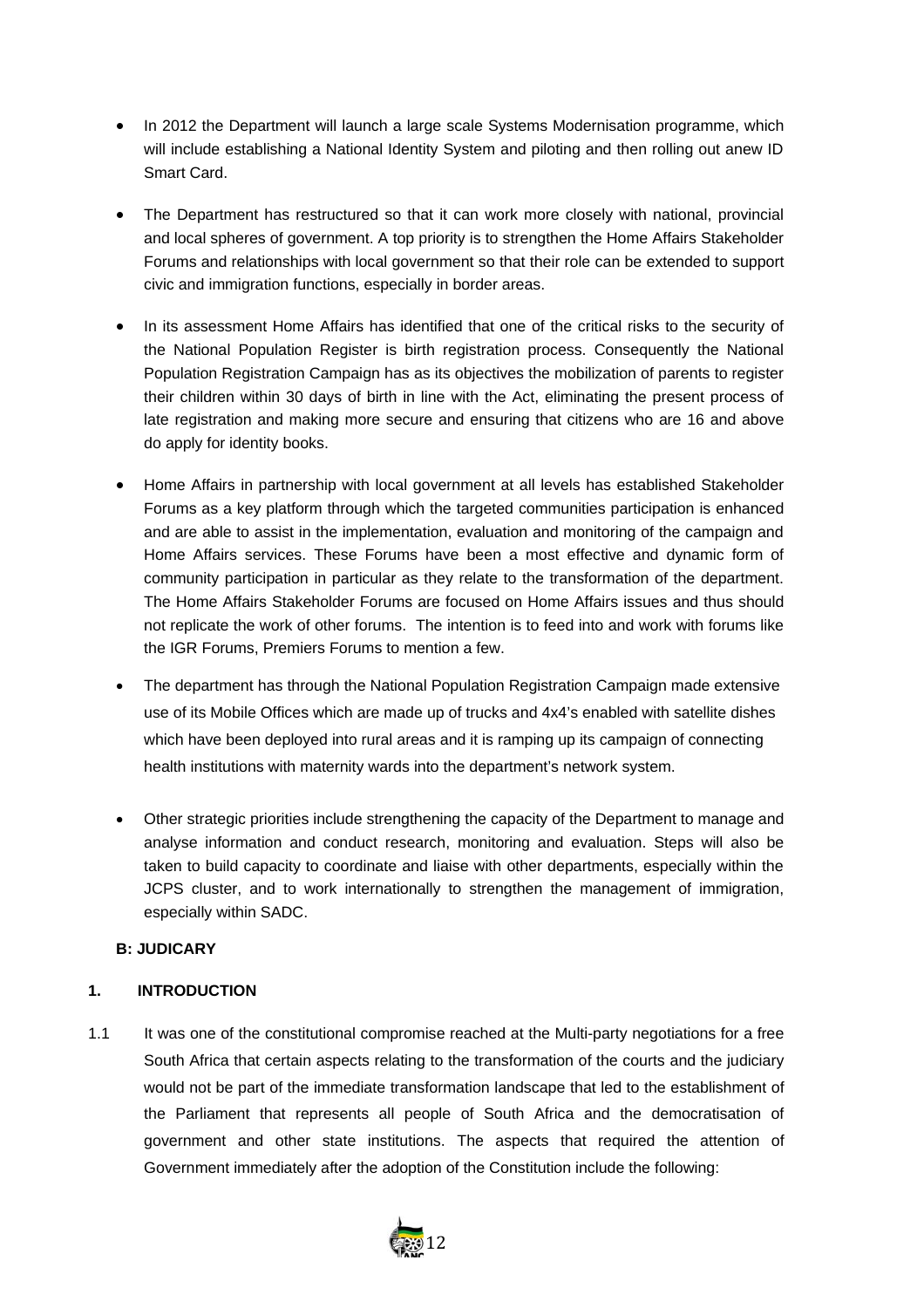- (a) the rationalisation of the court including their structures, composition and areas of jurisdiction with a view to establish a judicial system suited to the requirement of the Constitution. (item 16(5) of Schedule 6 of the Constitution);
- (b) the implementation of legislative and other measures to assist and protect the courts to ensure their independence, impartiality, dignity, accessibility and effectiveness (section 165(4) of the Constitution); and
- (c) the enactment of legislation to provide for the training programmes for judicial officers, the procedure for dealing with complaints about judicial officers, the participation of people other than judicial officers in court decisions and for any other matter not specifically dealt with in the Constitution (section 180 of the Constitution).
- 1.2 It was part of the political settlement that the above and other matters pertaining to the transformation of the judiciary would follow the establishment of the Constitutional Court and the Judicial Service Commission brought into existence by the Interim Constitution and subsequently entrenched in the Constitution.
- 1.3 The Constitution is explicit that Government, through the Minister responsible for the administration of justice, would manage the transformation process in conjunction with the judiciary and other social partners.
- 1.4 The transformation of the judiciary extends beyond the initiatives and programmes geared to transform its racial and gender composition envisaged in section 174(4) of the Constitution. The transformation extents to processes that would change the mindset of the members of the judiciary and a complete overhaul of the legal system realize a goal of a unified South Africa, free of racism, sexism, poverty and deprivation. The Constitutional Principles adopted by the ANC in 1991 sought to establish a judicial system that advances the ideals of a national democratic society and social justice. In particular, the Principles provided for the following:

Without interfering with its independence, and with a view to ensuring that justice is manifestly seen to be done in a non-racial way and that the wisdom, experience and judicial skills of all South Africans are represented on the bench, the judiciary shall be transformed in such a way as to consist of men and women drawn from all sectors of the South African society. In a free South Africa, the legal system shall be transformed to be consistent with the new Constitution. The Court shall be accessible to all and shall guarantee to all equal rights before the law.

1.5 These ANC's Constitutional Principles formed the basis of the 34 Constitutional Principles which in turn formed the foundation for the Constitution of the Republic of South Africa, 1996. The independence of the judiciary and the rule of law are the pillars on which the constitutional order is anchored. The separation of powers embodied in the Constitution provides checks and balances to safeguard these values. Each of the three arms of the State has a distinct mandate that emanates from the Constitution. In terms of the Constitution the

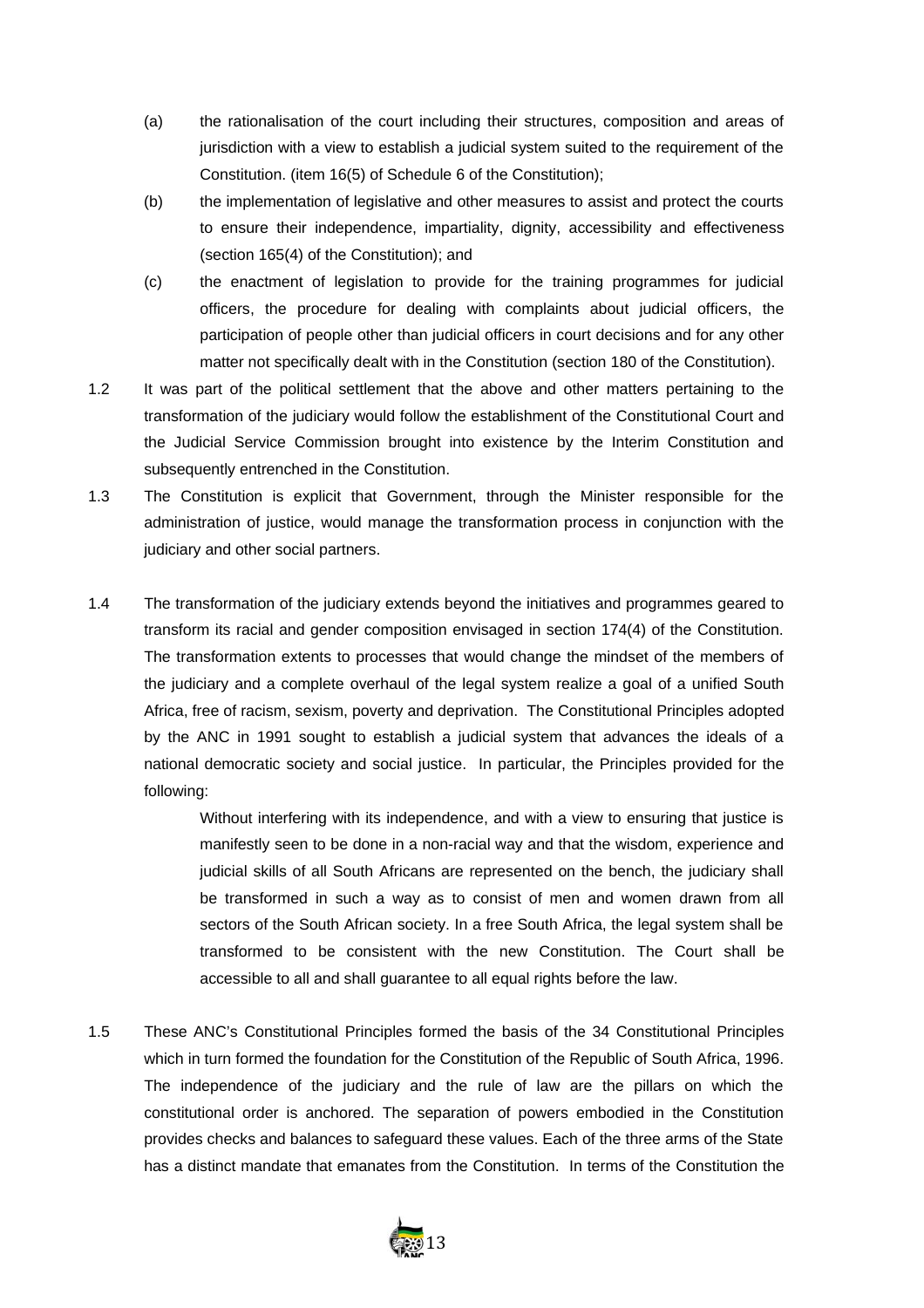Legislature exercises legislative authority; the Executive The Executive is charged with political administration to ensure transformation and development for the attainment of the national democratic goals and oversees the implementation of policies and legislation; and the Judiciary interprets the law and excises judicial power in terms of which it could struck down laws enacted by Parliament and any conduct of the Executive which do not meet the constitutional muster.The courts must exercise their judicial authority in line with the injunction of the Constitution.

# **2. THE POLOKWANE CONFERENCE RESOLUTIONS ON THE JUDICIARY**

- 2.1 At its  $52<sup>nd</sup>$  National Conference held in Polokwane in 2007, the ANC noted the resolutions of the previous Conferences in relation to the transformation of the judiciary and which have not yet been implemented and resolved that they be implemented forthwith. In relation to judicial and the administration of the courts in particular the Conference resolved as follows:
	- 11. There needs to be an integrated system of court governance within a single judiciary, with the Chief Justice as the head of the judiciary;
	- 12. While justice is an exclusive national competency, there is a need to look at the matter carefully in the context of co-operative governance with particular reference to access and equity. We re-affirm the need for everyone to respect the rule of law and the independence of the judiciary especially in so far as the adjudicative function of the courts is concerned. The judiciary must adjudicate without fear, favour or prejudice, but should also respect the responsibility of the other arms of state and not unduly encroach in those areas.
	- 13. The principle of separation of powers and the independence of the judiciary must be respected by all spheres of government. In this context:
		- a. the Chief Justice, as the head of the judicial authority, should exercise authority and responsibility over the development and implementation of norms and standards for the exercise of judicial functions such as the allocation of judges, cases and court rooms within all courts in the court system.
		- b. the administration of courts, including any allocation of resources, financial management and policy matters relating to the administration of courts are the ultimate responsibility of the Minister responsible for the administration of iustice".
- 2.3 The ANC-led Government continues to implement laws and programmes to implement the Polokwane Conference resolutions to advance the national democratic principles that underlie our constitutional democracy. Among the proposed legislation is the Constitution Seventeenth Amendment Bill, its accompanying Superior Courts Bill both of which are being

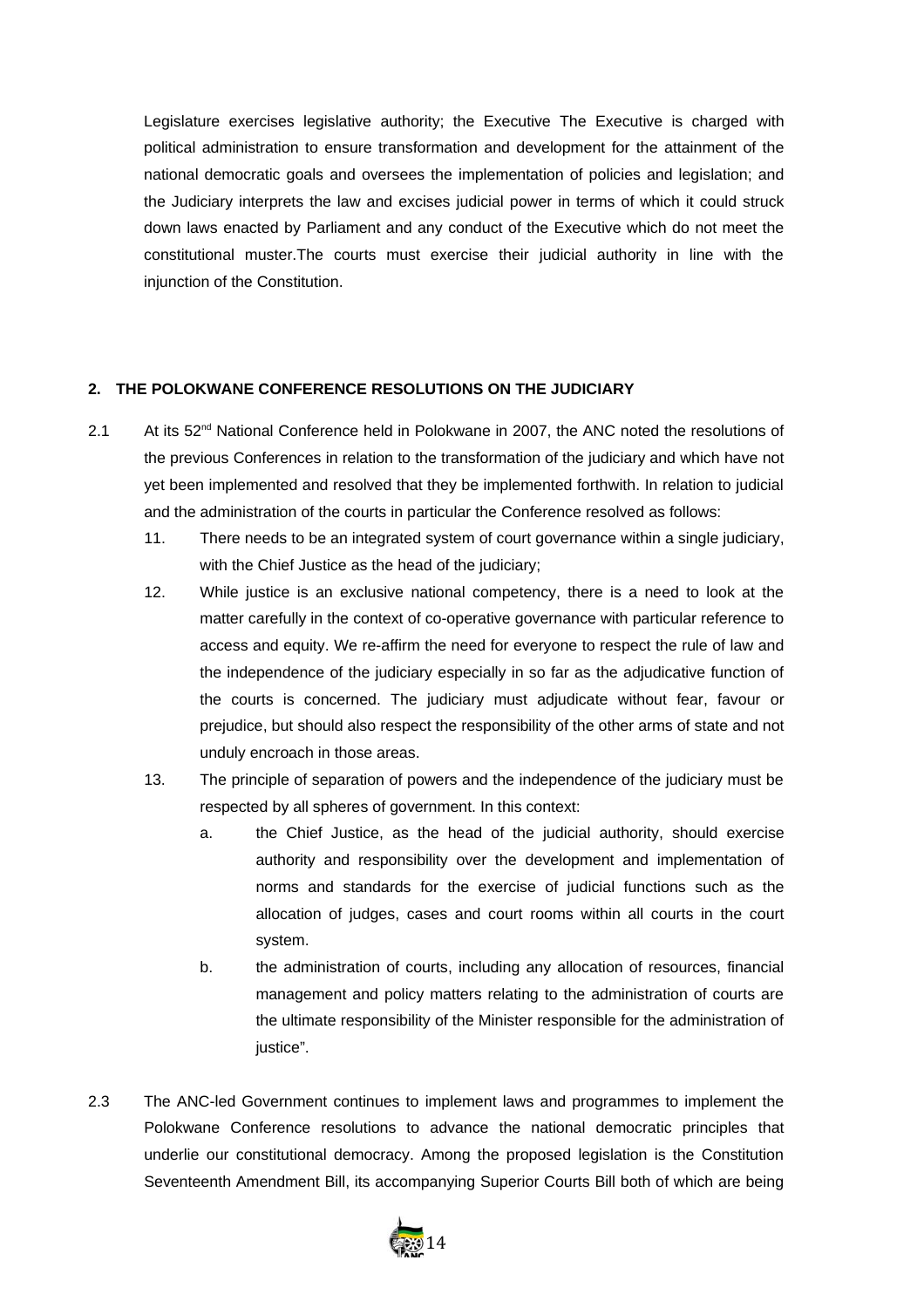debated by Parliament. The Constitution Seventeenth Amendment Bill, among others, seeks to affirm the Chief Justice as the head of the judiciary assigns on him or her responsibility for the establishment and monitoring of the implementation of norms and standards for all the judiciary. These norms and standards are intended to promote good governance, ensure efficiency and promote access to justice. The Constitution clearly contemplates a single judicial system at the apex of which is the Constitutional Court ("CC"). In section 166, the Constitution places the CC at the apex of the "judicial system." The Magistracy is also expressly located by the Constitution within the judicial system. This is a far cry from the days of Apartheid when the Magistrates were part of and were controlled by the Executive.

- 2.4 Flowing from Constitution Seventeenth Amendment Bill, the Superior Courts Bill provides, among others, for a judicial governance framework under the leadership of the Chief Justice, as the head of the judiciary. The magistracy will in turn be under the governance of the Judges President of the Division of the High Court having jurisdiction over the lower courts in the division concerned.
- 2.5 At its NGC held in Durban of 2009, the ANC reflected on the need to review the conference resolutions relating to judicial and court administration with a view to establishing a judicial system that is commensurate with the separation of powers and independence of the judiciary enshrined in the Constitution.The review of these resolutions in particular, is intended to establish an effective and judicial administration which is necessary for the efficiency and effectiveness of the court system. The current policy and legislative framework in terms of which the administration of processes which are connected with the judicial functions of the courts are the responsibility of the Minister do not promote an efficient and accountable judicial system that is consonant with the ideal of an accessible justice system.
- 2.6 Therefore this document seeks to initiate a policy discussion in relation to the judicial governance and the administration of courts pursuant to the decision on the NGC and subsequent discussion by the Peace and Stability subcommittee.

# **3. Judicial governance**

- 3.1 There is currently no integrated judicial governance framework under the command of the Chief Justice for the effective management of judicial functions and that instills accountability required by the Constitution. Ad hoc governance structures which have no legislative basis and lack the necessary legal competence to carry out and governance responsibility continue to exist at the different hierarchy of the courts. There are no mechanisms through which these governance structures are answerable to the Chief Justice as the head of the judiciary.
- 3.2 Whereas at the level of the Superior Courts the traditional Heads of Court forum chaired by the Chief Justice and consisting of the President of the Supreme Court of Appeal and of

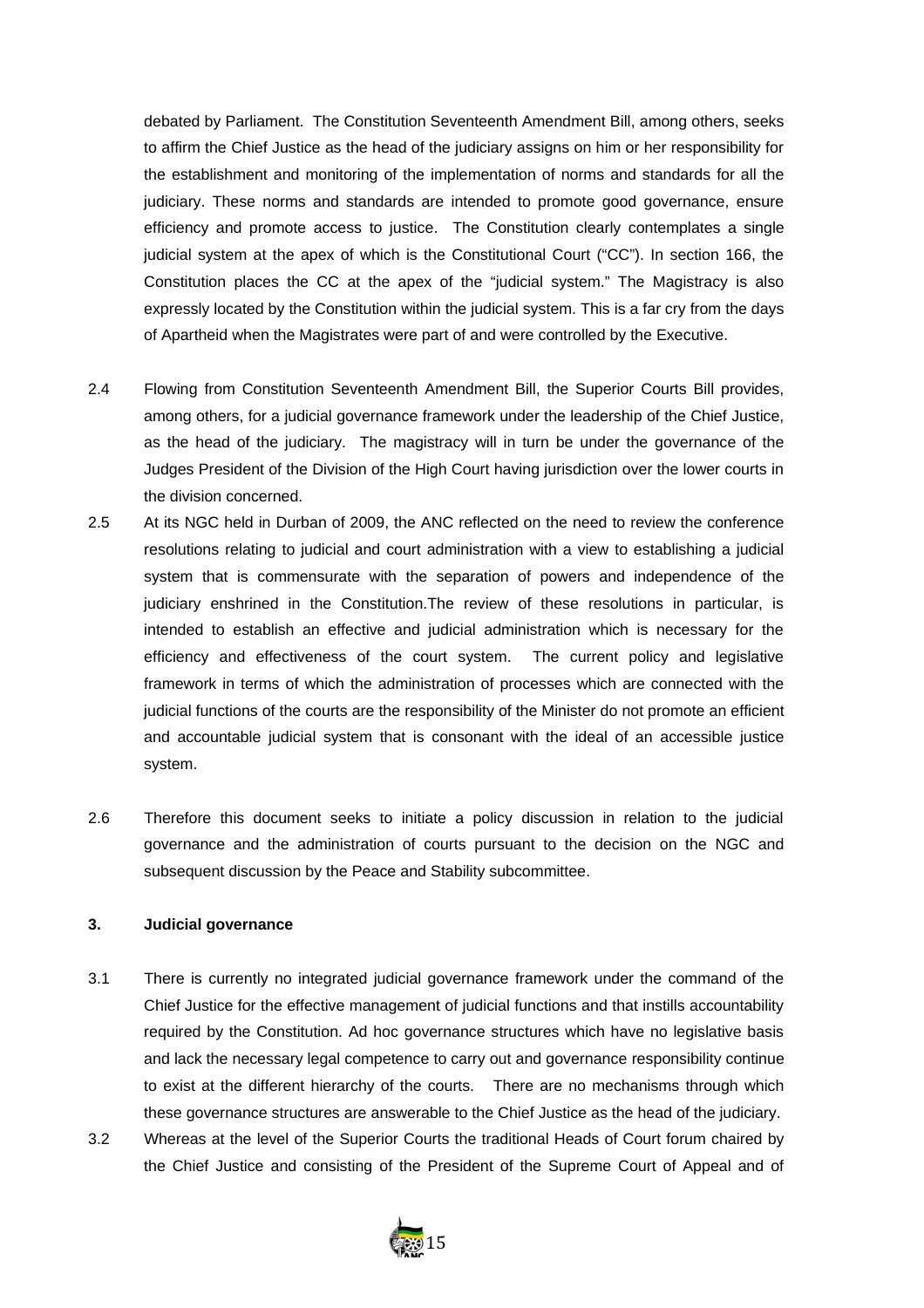Judges President of the High Courts assumes the responsibility for the governance of the superior courts, there are no effective structures at the level of the Lower Courts. At the lower courts there is an overlap between the regulatory functions of the Magistrates Commission and ad hoc structures representative of the Regional Court Presidents and Chief Magistrates respectively.

- 3.3 The Chief Justice and the Heads of Courts have commenced with discussion intended to formulate firm proposals on judicial governance and court administration. The proposals will be taken into account when the Minister of Justice and Constitutional Development, guided by the outcome of this ANC policy process, prepares draft legislation that he would submit to Cabinet.
- 3.4 An area that would require careful consideration in relation to the desired policy framework relates to the distinction between the role and powers of the envisaged judicial governance structure and that of the Minister of Justice and Constitutional Development concerning policy formulation of certain aspects of the administration of justice. Of significance would be the oversight role of Parliament in relation to policy pertaining to the courts and the judiciary. This area constitute the nucleus of the South African model of separation of powers which would require an intelligible reflection in the final policy framework and the legislation that will be promoted through Cabinet to give effect to the desired policy. In view of the anticipated public interest and rigorous debate that this particular aspect is likely to generate during the consultation and Parliamentary hearings stages, it appears ideal and logical to develop a separate legislation on the judicial regulatory framework from the Superior Courts Bill. The latter Bill will, in the main, deal with the courts (the structure, composition, jurisdiction and functioning thereof), while the regulatory aspects relating to the Judicial Council and Court Administration may be dealt with effectively in a separate legislation in the form of the Judicial Authority Act (JAA).
- 3.5 As explained above, the Constitution Seventeenth Amendment Bill and the Superior Courts Bill provide a framework for the establishment of an integrated governance framework for the judiciary across the entire judicial system. Pending the enactment of these Bills an institution of the Office of the Chief Justice has been established through a Presidential Proclamation to provide capacity for the Chief Justice to perform his or her judicial leadership role.
- 3.6 Although the Office of the Chief Justice functions independently from the Department of Justice and Constitutional Development, it is a government department which is answerable to the Minister of Justice and Constitutional Development and Cabinet. The Office of the Chief Justice is therefore not an independent institution outside Executive. It is for that reason that the measures implemented through the Presidential Proclamation are perceived to be temporary in nature, pending the enactment of legislation that will be informed by clear policies that this document seeks to address.

#### **4. Court Administration**

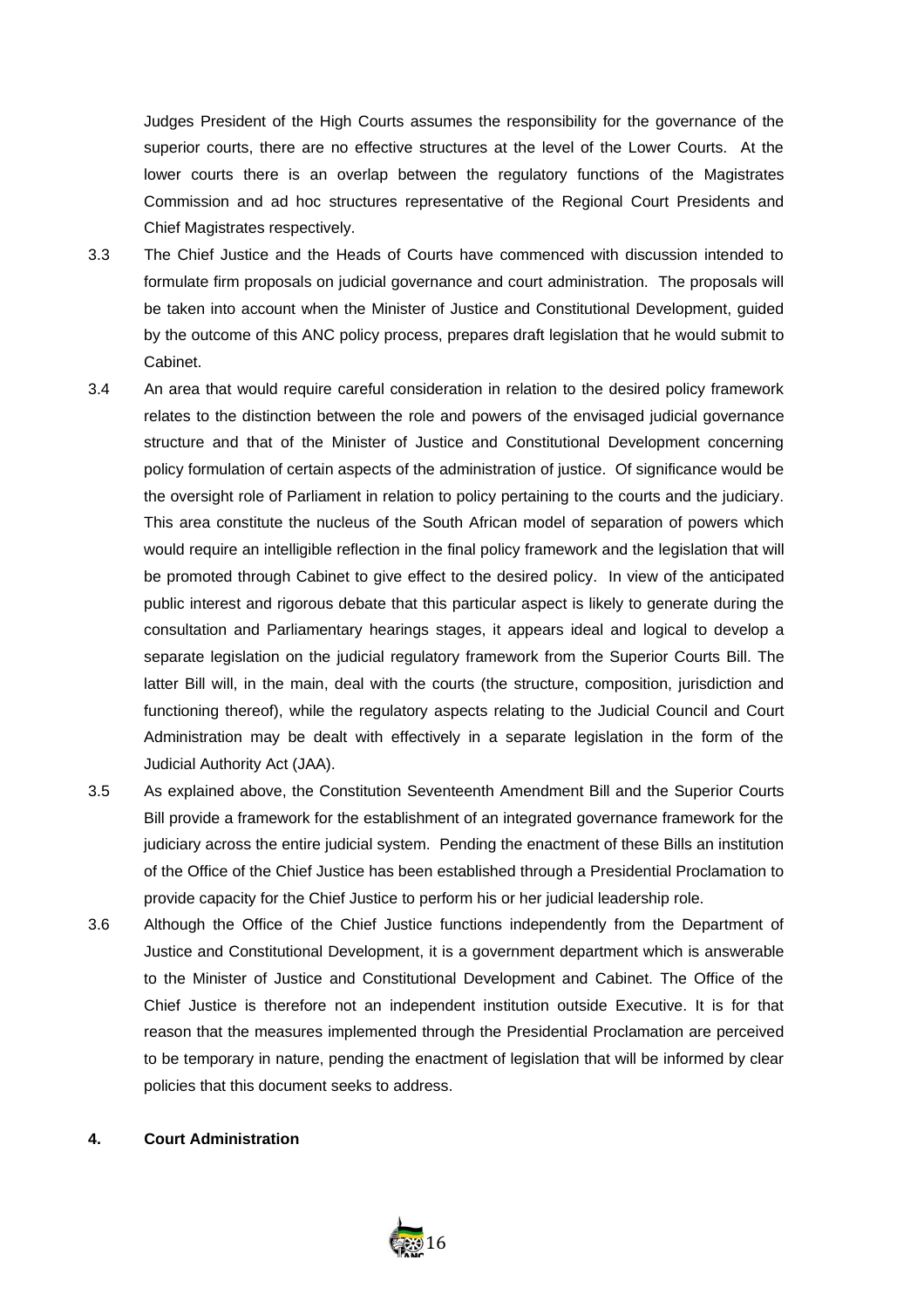- 4.1 Concomitant to the establishment of the judicial governance framework there is a need for the establishment of a court administration system that is consistent with the separation of powers doctrine. It is important that the envisaged court administration system is integrated into the judicial governance framework.
- 4.2 In designing the court administration system or model suited to the South African Constitution, it will be important to compare and adopt best practices from the models which have been adopted by the different jurisdictions in various democracies. A distinction is usually drawn between the United States' model that places court administration under the judiciary and Commonwealth countries where a statutory body which operates within the proximity of the judiciary is established to assume responsibility for the day-to-day administration the courts and their budgets under the direction of the judiciary. There are various forms of court administration agencies which exist in different jurisdictions. The main distinction between the US model and the model followed in most commonwealth jurisdictions lie in respect of accountability. In the US model judges, as elected representatives, are directly accountable to the electorate while in the agency model the judges are accountable to Parliament through the head of the Agency as the accounting officer of the Agency. The following general principles apply to the court administration agency and bodies:
	- (i) the enactment of appropriate legislation is necessary to establish a court administration agency or an appropriate body to administer the courts;
	- (ii) the agency or the appropriate body has administrative autonomy and is functionally answerable to the judiciary and account for its budget and performance to Parliament, through its head (Chief Executive Officer);
	- (iii) the legislation establishing the court administration agency or body responsible for court administration would define the relationship between the Ministry and the Department of Justice;
	- (iv) the head of the Agency or appropriate body is appointed by Chief Justice/ Minister/President, depending on the preference of the jurisdiction concerned;
	- (v) the head of the agency or appropriate body is accorded sufficient delegations, budget and capacity for the effective management of the courts.

# **5. Impact of the court administration on rule-making**

- 5.1 Rules of court prescribe the procedure and processes applicable in court proceedings, including requirements and conditions that must be met by any person who approach the court as a litigant. They are therefore important for purposes of promoting access to justice.
- 5.2 A distinction is made between the inherent power of the Superior Courts to regulate and protect their own process (in terms of section 173 of the Constitution) and section 171 of the Constitution, which provides that all courts function in terms of national legislation, and their rules and procedure must be provided for in terms of national legislation. The latter rules amount to subordinate legislation and the participation of the three Branches of State in the

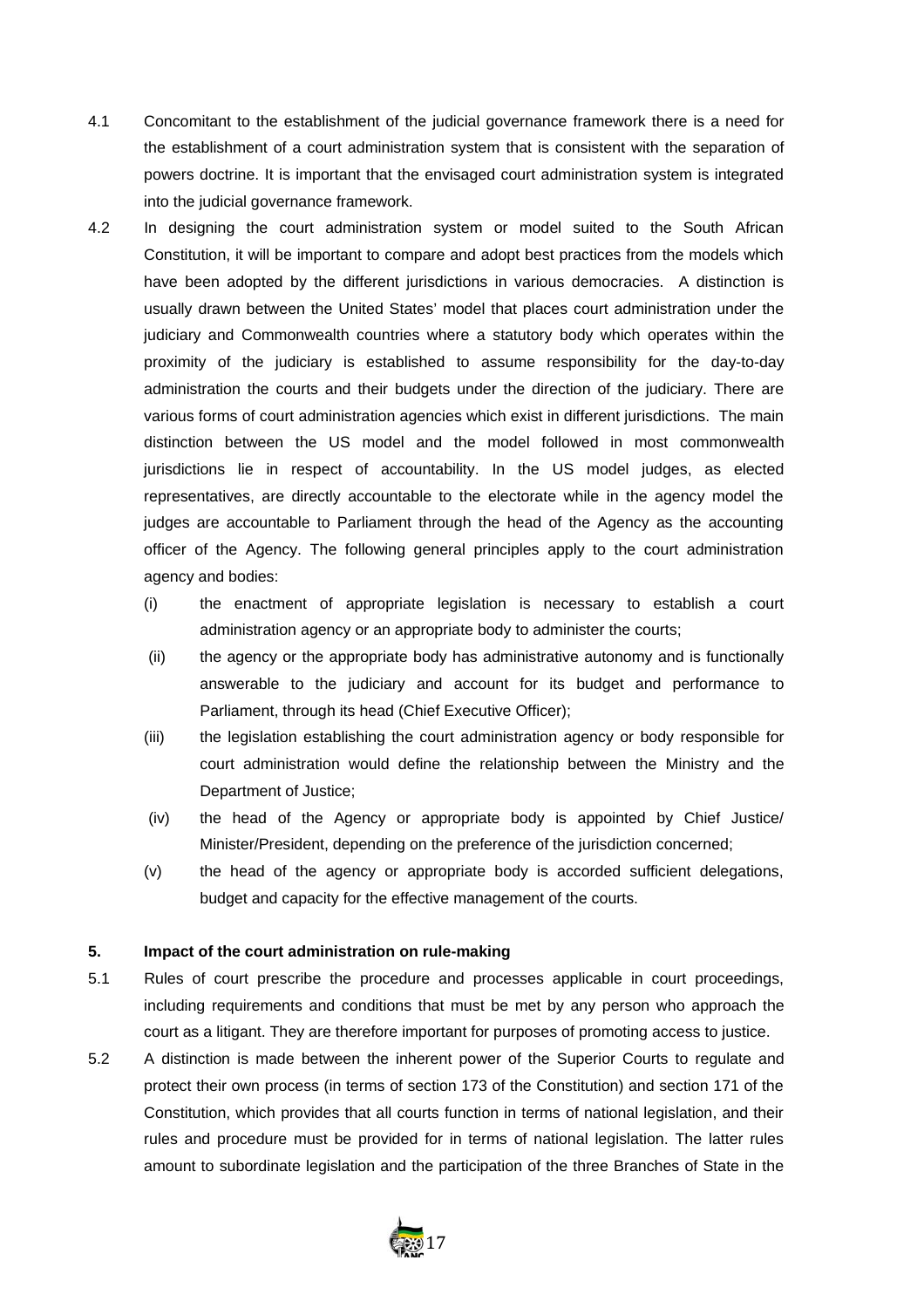making of these rules is explained in the chapter.

- 5.3 The judiciary, leading functionaries in court proceedings have an important role in the making of rules. Similarly the other arms of the state and civil society who are affected by the rules must have a role in rule-making.
- 5.4 Based on the practices of the comparable foreign jurisdictions clear policy is desirable in respect of the following:
	- (i) that the power to make rules of court relating to case management should reside with the judiciary and the rules must be approved by Parliament; and
	- (ii) that rules relating to matters which impact on public policy should be approved by the Minister and Parliament;
- 5.2 It is desirable to enact national legislation for the rationalization of the existing different rulemaking structures to promote uniformity;

# **6. Aspects for policy consideration**

- 6.1 The discussion of the principles contained in this document should be geared towards the development of policies for the establishment of an integrated judicial governance framework providing for:
	- (i) the establishment of a governance structure in the form of a council or appropriate body representative of the judiciary at all the hierarchy of the courts under the command of the Chief Justice as the head of the judiciary;
	- (ii) the extent of the powers and functions of the governance structure, having regard to the policy-related functions of the Minister responsible for the administration of justice;
	- (iii) the establishment of an appropriate court administration system in the form of an Agency or a body with administrative autonomy to provide administrative functions that are closely connected with judicial functions of the courts; and
	- (iv) the extent of the powers and functions of the court administration agency or appropriate body, having regard to the South Africa constitutional framework pertaining to among others, the oversight responsibility of Parliament and the accounting arrangement provided for under the Public Finance Management Act of 1999.

# **7. Access to justice as a guiding principle**

- 7.1 The transformation of the judiciary is a constitutional imperative premised on access to justice. Therefore the judicial reform initiatives seeking to provide for an independent judicial governance and court administration system must advance access to justice and respect for the rule of law.
- 7.2 The Constitution enshrines the right of access to justice, which includes access to courts and

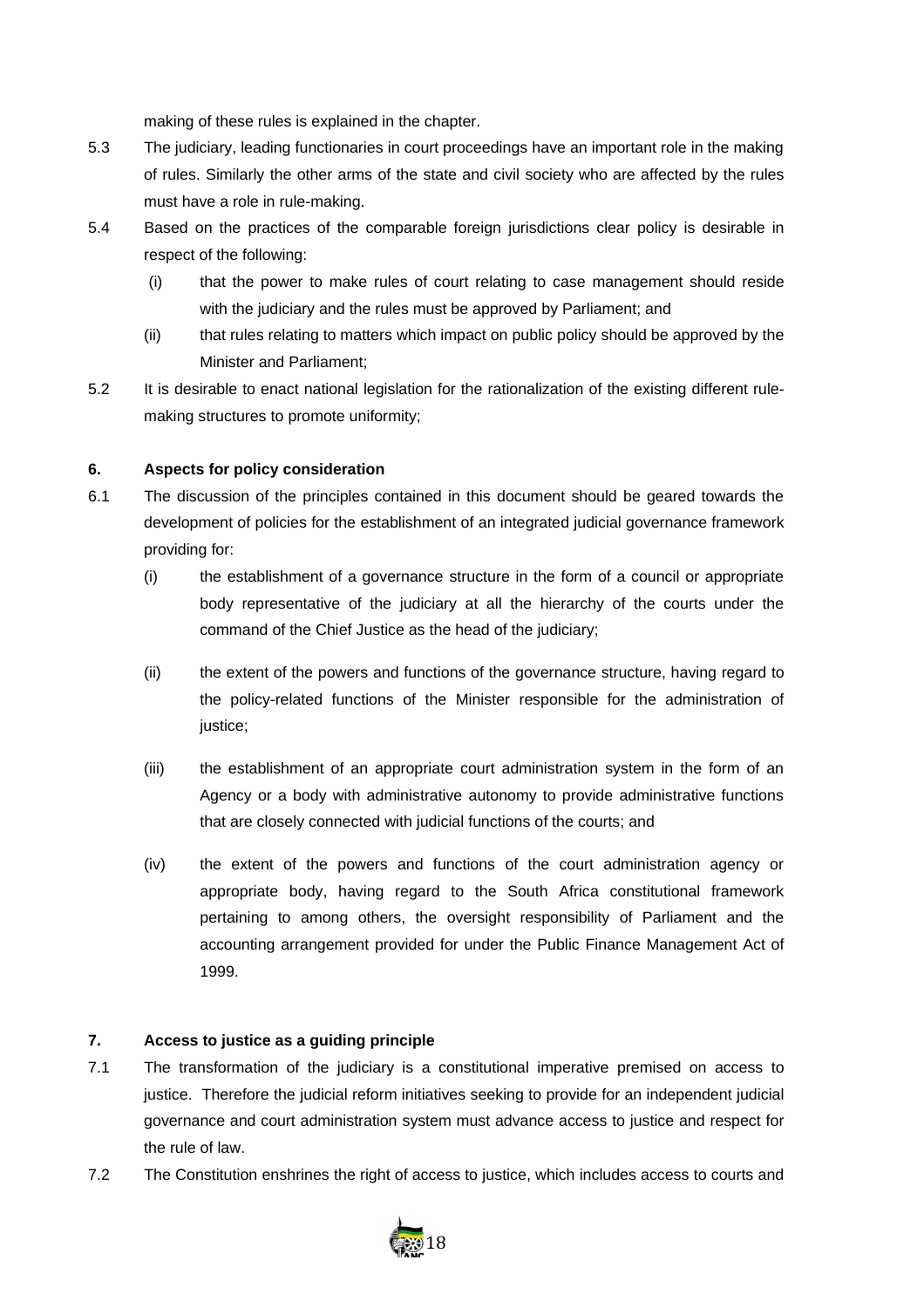other independent tribunals or forums. Unless ordinary people have access to courts and other independent forums or tribunals to resolve their disputes, the vision of a society based on the rule of law as envisaged in the Constitution will not be realised. The following elements are necessary to enhance access to justice for ordinary citizens:

- (a) Access to the legal profession;
- (b) Access to courts which includes:
	- the right to effective legal representation;
	- developing simple and effective rules governing the conduct of legal proceedings;
	- the promotion of use of all official languages; development of proper infrastructure; decentralisation of administration of justice services,
	- training of magistrates and judges in understanding the Constitution, values, aspirations and traditions of all the people

# **Possible questions to guide discussions**

- What systems of judicial governance and court administration would be consistent with our separation of powers enshrined in our Constitution?
- What is an impact of the separate and independent judicial and court administration on access to justice having regard to the broad concept of access to justice?
- What are the potential gains and benefits of a separate and independent judicial governance and court administration for the three arms of the state and the community at large?
- How should the government enhance the principle of separation of powers?
- What is an impact of the separate and independent judicial and court administration on access to justice having regard to the broad concept of access to justice?
- What are the cardinal factors that should inform decisions relating to the process of developing rules of court

# **C: SINGLE POLICE SERVICE**

**"The constitutional imperative that there be a Single Police Service should be implemented" and**

**"The municipal, metro and traffic police should be placed under the command and control of the National Commissioner of the South African Police Service, as a force multiplier"**

**INTRODUCTION**

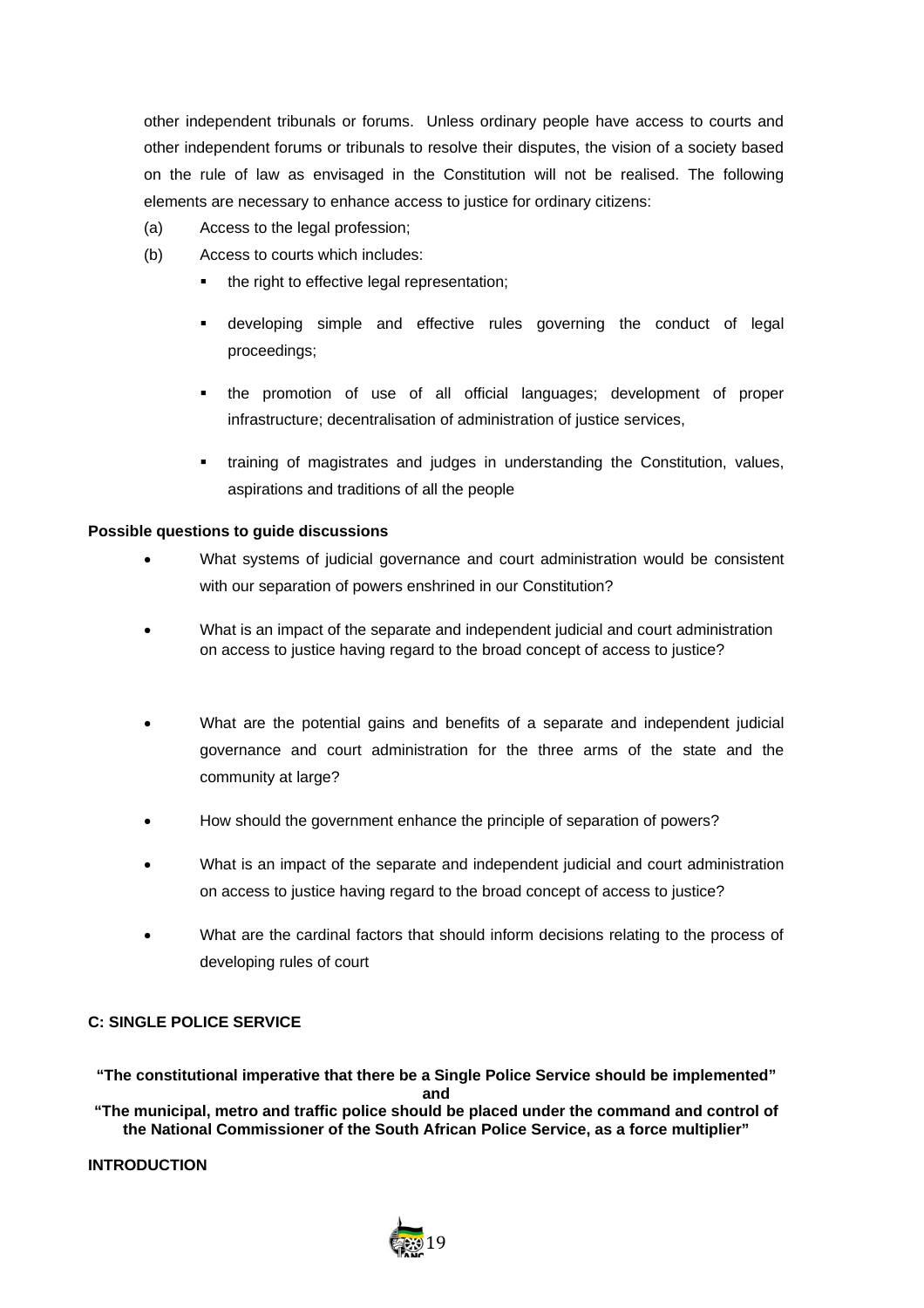The above two clauses of the 52<sup>nd</sup> Conference of the African National Congress have not yet been implemented. This document will provide the context in which the resolution was made, the origins of the debate on a Single Police Service, and concrete proposals on the most expedient route for implementation.

This document will also interrogate all the constitutional imperatives on policing in the Republic.

#### **INTERROGATION OF CONSTITUTIONAL IMPERATIVE**

The only reference in the Constitution to a "single police service" occurs in Chapter 11, section 199 under the provision "Establishment, structuring and conduct of security services". Section 199(1) reads as follows:

"The security services of the Republic consist of a single defense force, **a single police service** and any intelligence services established in terms of the Constitution". At first glance, the provision appears quite clear and unequivocal. However, where the Constitution next mentions "police service", there appears to be some equivocation. Section 205(1) reads as follows:

"The national police service must be structured to function in the national, provincial and, **where appropriate**, local spheres of government."

The inference here is that some police services that may not be "appropriate" at the local sphere of government are not meant to be part of the national police service. It is therefore clear that not all police services are to be part of the national (single) police service. Furthermore, at the local sphere of government, only where such police services are "appropriate" can they be part of the national police service.

This raises two issues: Firstly, why is "single police service" mentioned in section 199(1) and secondly, what would constitute an "appropriate" police service. On the first issue it must be remembered when the constitution was drafted and what was going on in the country then and what had gone on before. During this period South Africa was going through a transition from apartheid to democracy and a new Constitution was being drafted with the adage "never again!" fresh in the drafters' minds. The Constitution had to take into account the various homeland and "self-governingterritories'" police forces. In addition, there were calls for a federal system from some quarters, Bantustan leaders were toying with the idea of secession and others were speaking of Volkstaats. It was therefore critical that, as far as possible, the Constitution would emphasise the unity of the country through, amongst others, the unity of its security services.

On the second issue, it is not clear what a non-"appropriate" police service would be. However, the only other police service that the constitution does mention, is municipal police service. In fact, the constitution is quite clear. Section 206(7) reads as follows:

"National legislation must provide a framework for the establishment, powers, functions and control of municipal police services".

The clear implication of all of the above is that municipal and metro police are definitely among those at the local sphere of government that are considered "appropriate". As such metro police should be part of the single police service. It is therefore not a co-incidence that they are specifically mentioned in the Conference Resolution. It is on the basis of the interrogation of the constitutional imperative, amongst other considerations, that the following proposals are made.

#### **THE SUB-COMMITTEE'S PROPOSALS FOR IMPLEMENTING THE RESOLUTION ON COMMAND AND CONTROL**

The Sub-Committee is of the opinion that the implementation of the resolution should be guided by key principles. These principles should be informed by objective of maximising our capacity for effective and efficient policing. The use of the word "integration" can lead to a distraction in the debate on the matters at hand. It also evokes the different vested interests that commentators may have. It may also lead to the emphasis of differences in approach rather than harnessing the commonalities.

Whatever mechanisms are utilised to implement the resolution, they would necessarily include the application or amendment of legislation, the promulgation of regulation or even by means of an

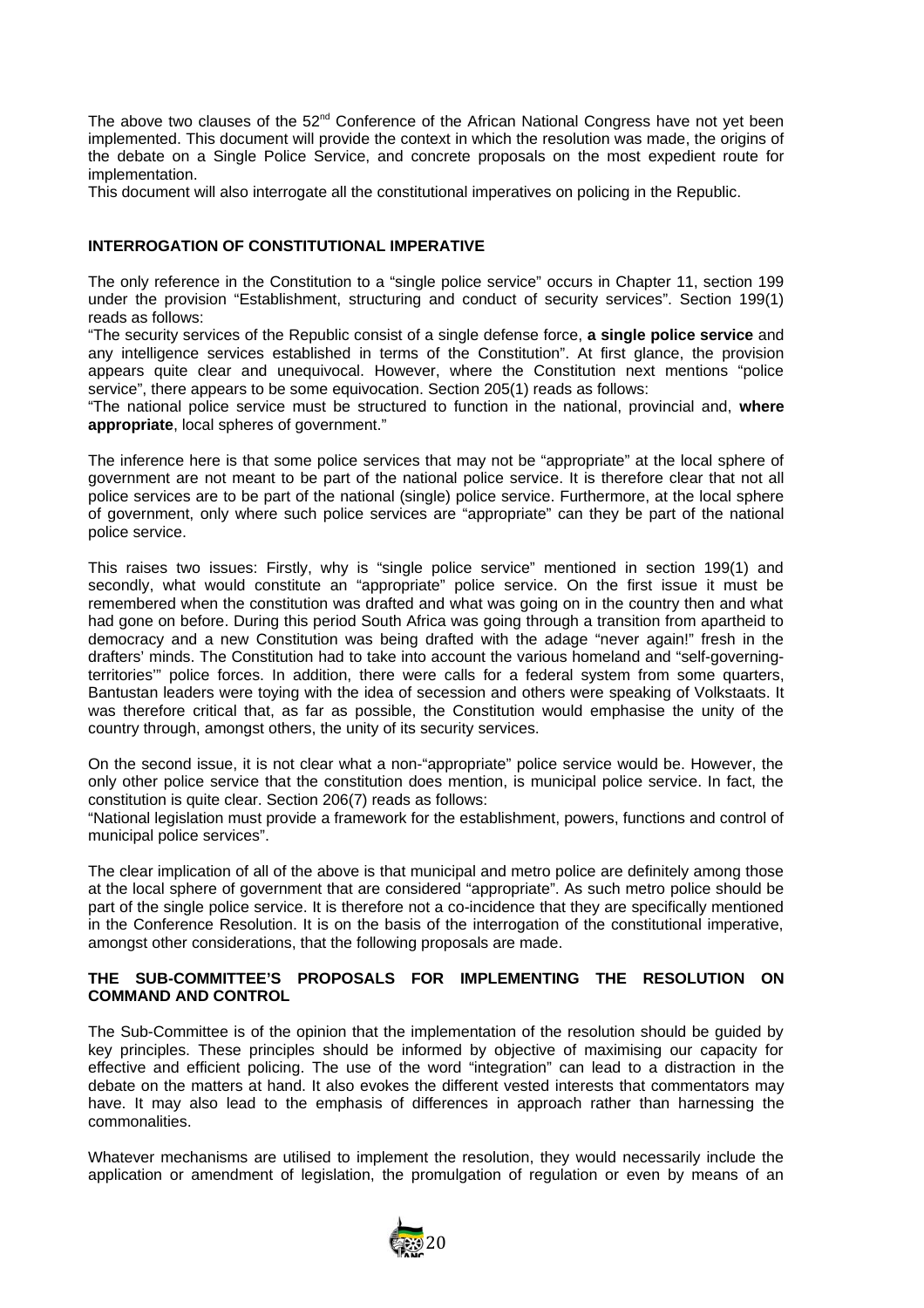agreement (Service Level Agreement e.g.). The most expeditious route to implementation would involve a forum/committee/entity. This could even be called e.g. National Committee for Operational Command and Control or The National Standards Committee as per Sect 64 L(1). Such an entity can be established in terms of Ministerial Regulations in conjunction with the National Commissioner's National Standards and legislative amendments if necessary. Whilst Sections 64 L and 64P, together with Sections 199(1), 205(1), 206(7), 207(1) & 207(2) of the Constitution can enable the Metro Police to be "placed under the command and control of the National Commissioner", without any additional primary legislative amendments, this may not be the case with Traffic Police of the different Transport departments. These may require some legislative amendments to comply with the resolution.

The Sub-committee acknowledges that more deliberations should be conducted with comrades in the Transport environment. The various Transport departments have their own Traffic Police departments. Recently, the National Traffic Police Department was established and launched under the RTMC. The RTMC also has Technical Co-operation Committees where all traffic departments and metro police voluntarily participate in and carry out directives. The relationship here is almost approaching one of command and control. The Sub-committee therefore proposes that the Peace and Stability Committee is briefed by the comrades within the Transport sector as to the enabling measures taken by them.

In any event, the first principle here is that the entity envisaged should have power – a statutory body – to enforce decisions. It should not be a voluntary association. The approach to command and control should not be dependent on the personality of the National Commissioner or any of the other police services' heads. It should be an institutionalised body and be an integral part of the way policing is conducted in the Republic.

The second principle is that the entity must deal with five non-negotiable issues that are the main sources of dysfunctionality:

#### **DISCIPLINE**

Police have vast powers. Powers to stop and search. Powers to request identification. Powers to arrest. Powers to use force to arrest. In certain circumstances, powers to use deadly force. No other citizen or worker has such power. It therefore stands to reason that such power needs to be balanced with a higher degree of accountability than ordinary citizens or others workers. This maxim is recognised and agreed at national level where police have a different bargaining council than other public servants. Similarly, the disciplinary code for police is different and more stringent than for other civil servants. This is the situation all over the world.

Except for municipal/metro police in South Africa. South Africa is the only country in the entire world where a police (metro) service has the same disciplinary code as any other worker. Whilst Section 64 C (2)(d) of the SAPS Act gives authority to the Head of a Metro Police Department to be responsible for discipline, the Collective Agreement on Conditions of Service for municipal employees actually takes precedence on disciplinary matters for metro police officers. In short, an important element of the SAPS act is ignored by municipalities. The origin of the problem lies in the fact that the first Collective Agreement (1999) was concluded before Metro Police were established and the situation was never corrected. There has also been serious opposition from municipal trade unions to correct the situation.

In any event this situation is untenable and should be corrected by the forum. It is unacceptable that in the same country where the Constitution gives effect to a single police service, we still have different standards and levels of accountability when it comes to the backbone of any police service viz. discipline.

#### **TRAINING**

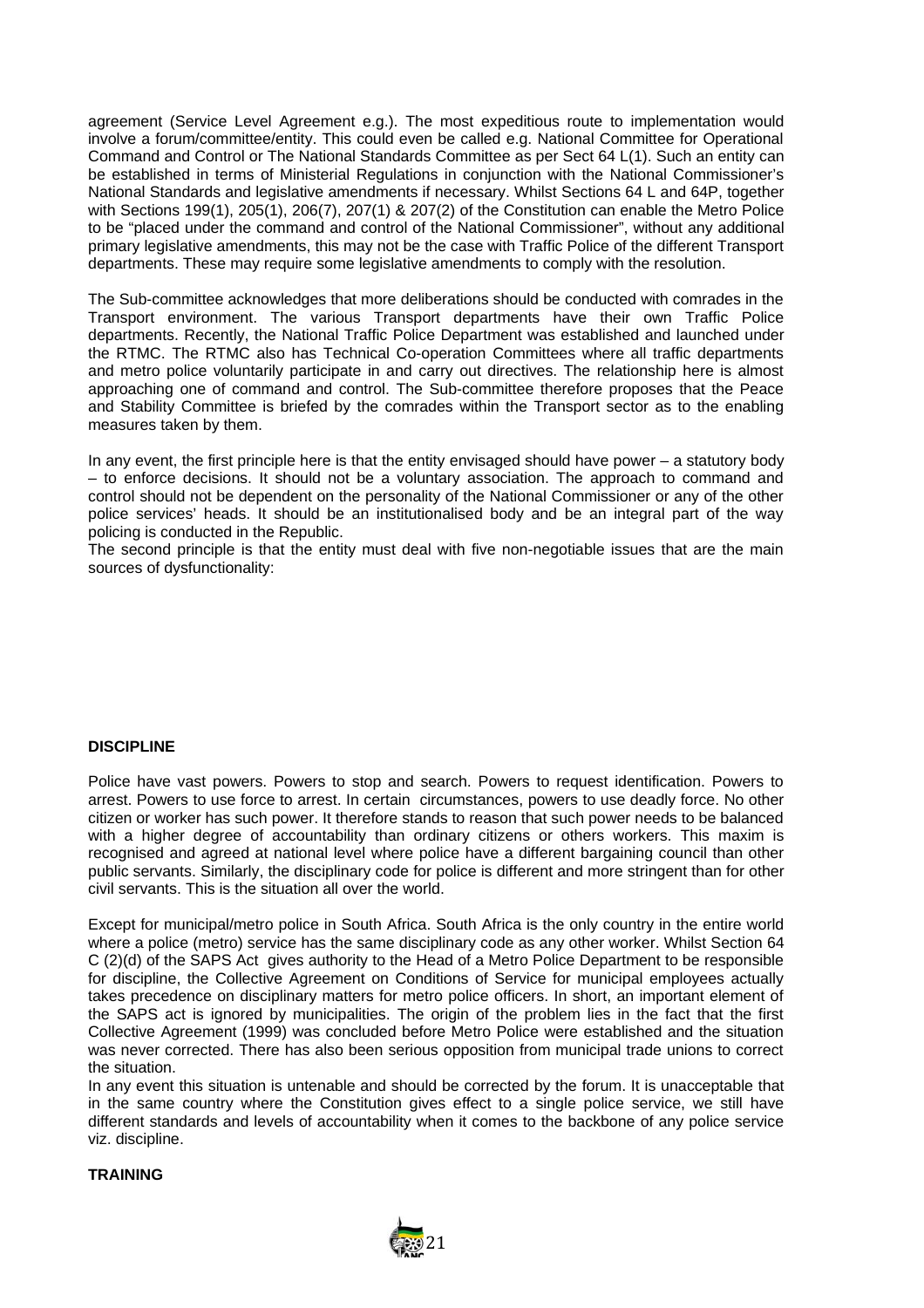Metro Police officers and traffic Police officers face the same dangers. Most serious and violent crimes are committed using a motor vehicle whether as a private vehicle or public transport and these crimes also involve the violation of one or other traffic law before, during or after the commission of the crime.

Metro Police conduct foot patrols at taxi ranks, hostels and shopping centres just as SAPS members. It is therefore imperative that that all police in South Africa have the same standard of basic training. They should have the same basic levels of tactical awareness and street survival skills. As such basic training levels should be enhanced and standardised for all police services in South Africa.

#### **STANDARDISATION OF INSTITUTIONAL STRUCTURES**

The structures of Metro Police, in particular, differ from municipality to municipality. Very often these differences are based on the various vested interests at local government. Often they are a reflection of local government political dynamics also. It is quite clear that institutional structure impacts on functionality. Therefore a basic minimum standard on structural components must be established and these minimum standards should be uniform. These minimum uniform standards must address the issues of functionality. At present a situation exists where e.g. Metro Police have a National Standard for Domestic Violence (enacted by the National Commissioner in 2007), yet most Metro Police departments still do not have Domestic Violence Units. A similar situation exists with Social Crime Prevention Units.

#### **APPOINTMENTS OF HEADS OF MUNICIPALITIES**

At present the National Commissioner plays no role in the appointment of Metro Police Chiefs or Traffic Police Chiefs. If there is to be a situation where "municipal, metro and traffic police are to be placed under the command and control of the National Commissioner", it is clear that the appointments of the heads of these services must involve the National Commissioner, in one way or another.

#### **STANDARD OPERATING PROCEDURES FOR CO-OPERATION AND MUTUAL ACKNOWLEDGEMENT**

At present the most junior SAPS officer is under no obligation to acknowledge the most senior Metro Police officer. More than a decade after the establishment of the Metro Police, their ranks have not been formalised or made official. No provision for commissioned officers exist in the Metro Police. It is no surprise that Metro Police are viewed with condescension. In any event, these anomalies also contribute towards institutionalising non-cooperation between the services.

Related to this is the handing-over process of crime scenes or other incident scenes. Key to successful prosecutions include preserving the evidential integrity of crime scenes. At present there aren't any prescribed standard operating procedures for the handing-over of an incident scene. Very often Metro Police or Traffic Police are first respondents on a crime scene and they have to secure the scene. The scene and all relevant evidence is then handed over without any compliance to any handing-over prescript or process. This has implications for securing the chain of evidence or the securing of witnesses. This could lead to unsuccessful prosecutions.

Similarly, whilst the National Standards for Metro Police for crowd-management is in force (with limited competency), there doesn't exist a standard operating procedure for the handing over of the scene. In the same vein, no prescript is provided for the situation where a demonstration changes into a riot. Or when SAPS doesn't arrive. Very often, this lack of clarity leads to indecisiveness and ineptitude with disastrous consequences. These aspects need to be clarified with urgency.

To enhance co-operation the communication systems need to be synchronised and standardised. At present SAPS and other police services use different systems and codes. This situation makes it very difficult to co-ordinate responses to alpha crimes (crimes in progress), hot-pursuit operations